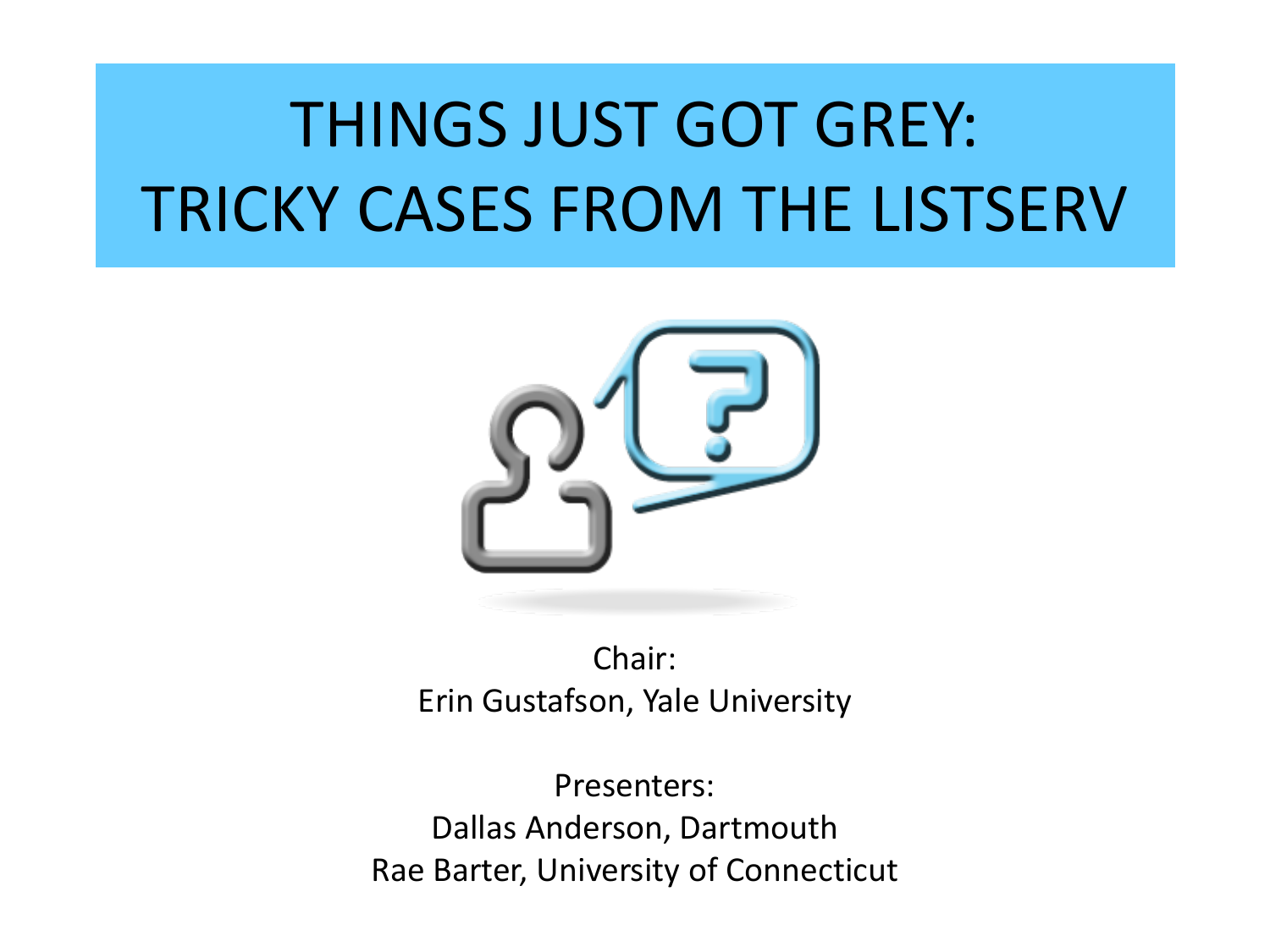# Format of Session

- Presenters introduce a case study.
- Small Group Discussion of how you might approach this at your school. Use resource guides provided.
- Presenters discuss resources and options.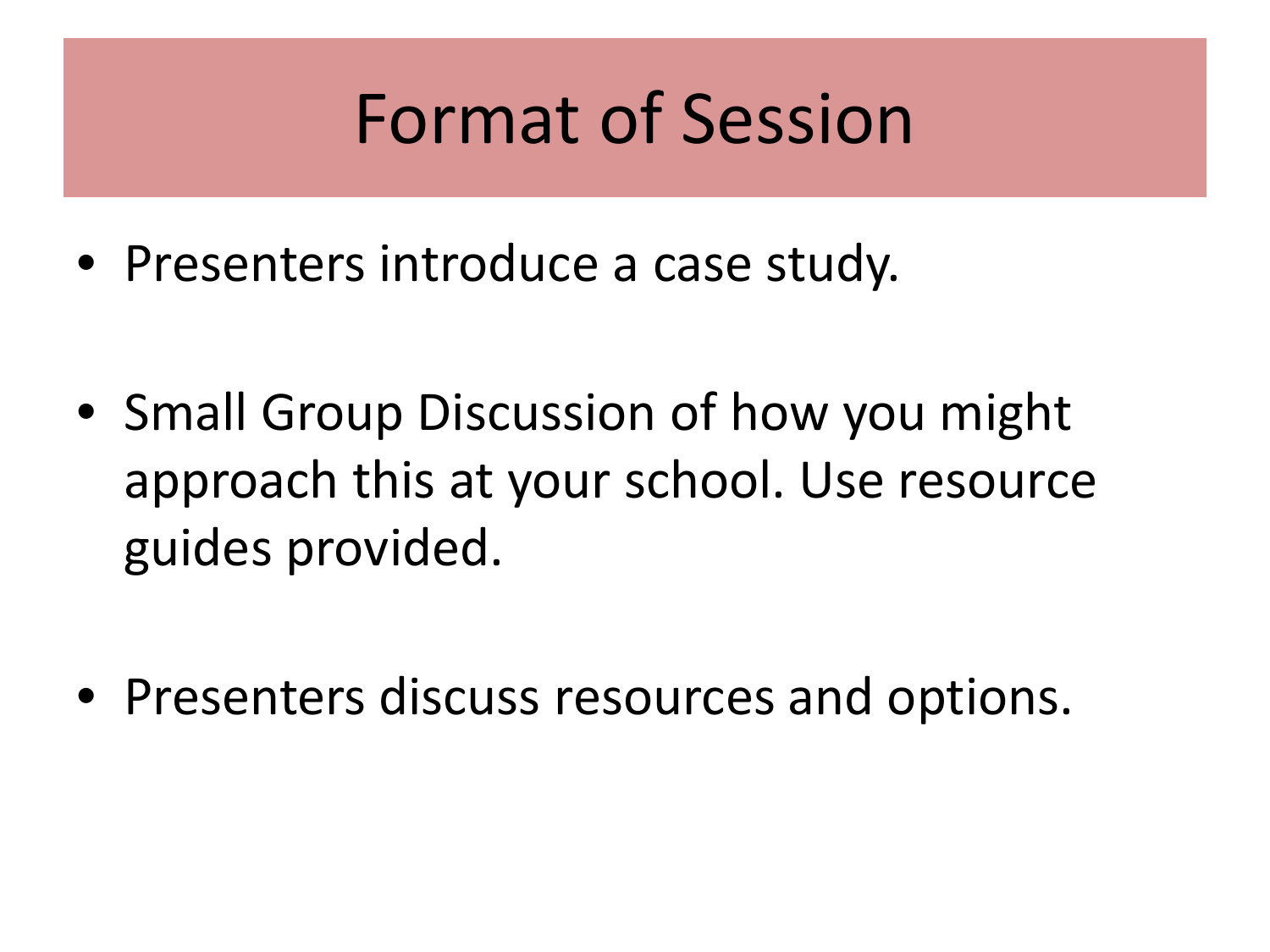# Topics Today

- Work Authorization Questions
- Maintaining Status Questions
- Travel Questions

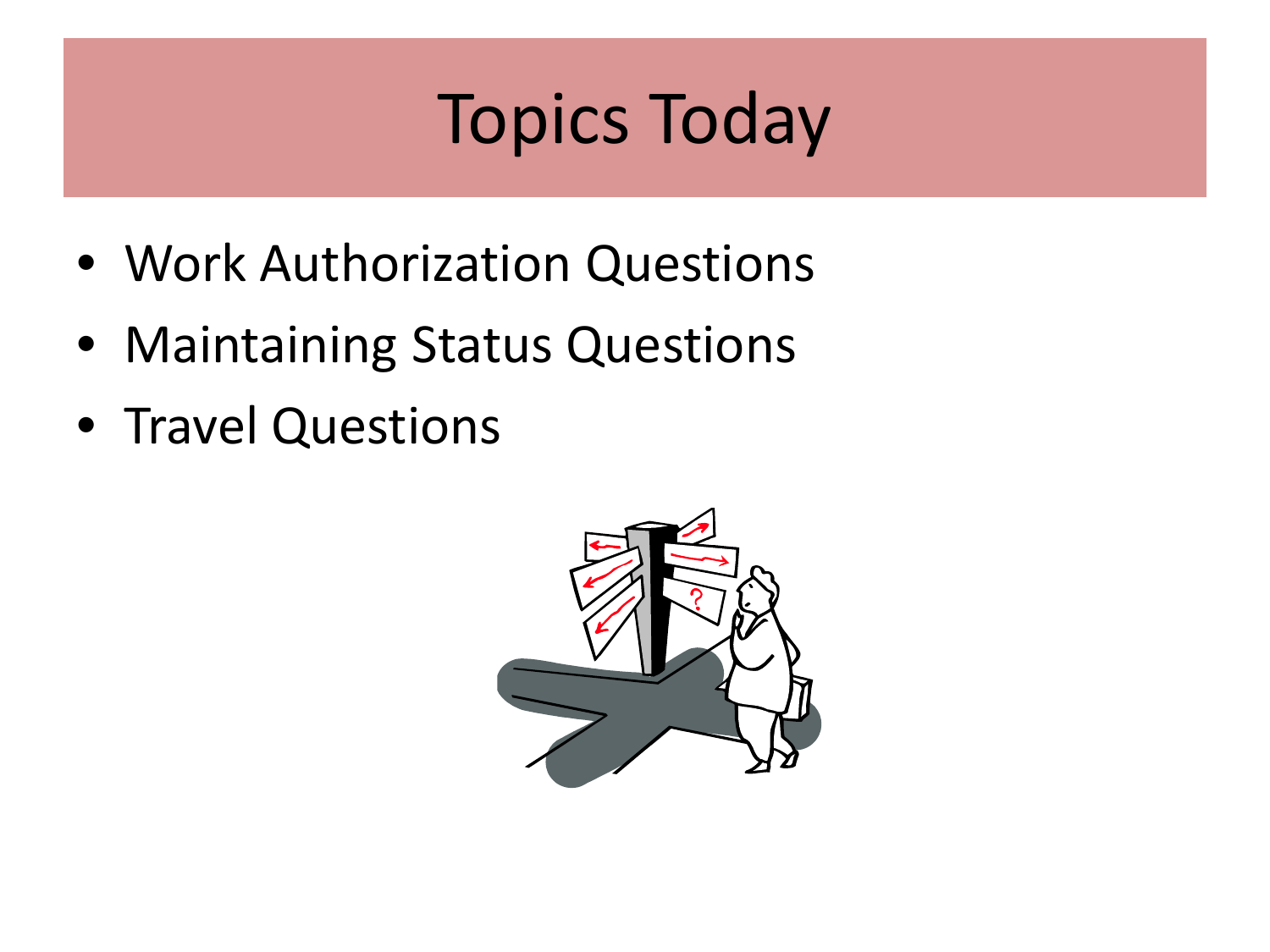# Work Authorizations: Case 1

### OPT and Summer Term

*I have three inquiries from students who will finish their degrees in summer term and want to do full time pre-completion OPT. At our institution we don't count summer as an official term, even if students choose to take courses-- only fall/spring counts as regular academic terms when school is in session and students are required to enroll. In addition to enrollment requirements, we apply this concept to Reduced Course Loads (not required), counting time toward being eligible for practical training benefits (doesn't count), etc.* 

*Knowing that the students will complete their degrees at the end of summer term, authorizing full time pre-completion OPT seems off, since it is their last period of academic work. However since school is not "in session" during summer term, maybe the student does have a right to full time pre-completion OPT. After all, students may be working in on-campus positions during this time on a full-time basis and we probably wouldn't know about it. Can a student do full time pre- completion OPT during summer if summer is not a required term, but it is their last session of study?*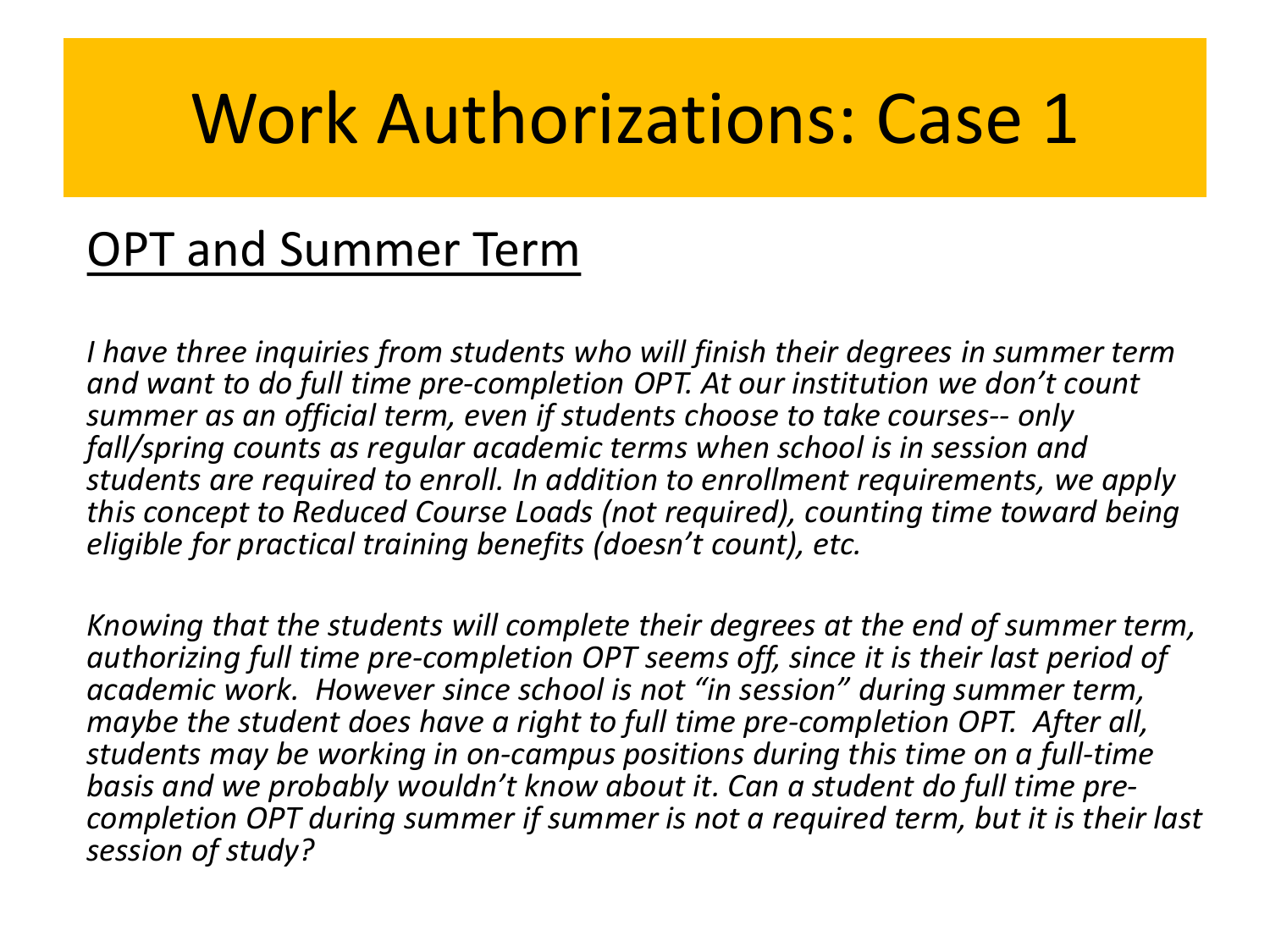- **214.2(f)(10)(ii)**
- (ii) *Optional practical training* --
- **214.2(f)(10)(ii)(A)**
- (A) *General*. Consistent with the application and approval process in paragraph (f)(11) of this section, a student may apply to USCIS for authorization for temporary employment for optional practical training directly related to the student's major area of study. The student may not begin optional practical training until the date indicated on his or her employment authorization document, Form I-766. **A student may be granted authorization to engage in temporary employment for optional practical training**:
- **214.2(f)(10)(ii)(A)(1)**
- (1) During the student's annual vacation and at other times when school is not in session, if the student is currently enrolled, and is eligible for registration and intends to register for the next term or session;
- **214.2(f)(10)(ii)(A)(2)**
- (2) While school is in session, provided that practical training does not exceed 20 hours a week while school is in session; or….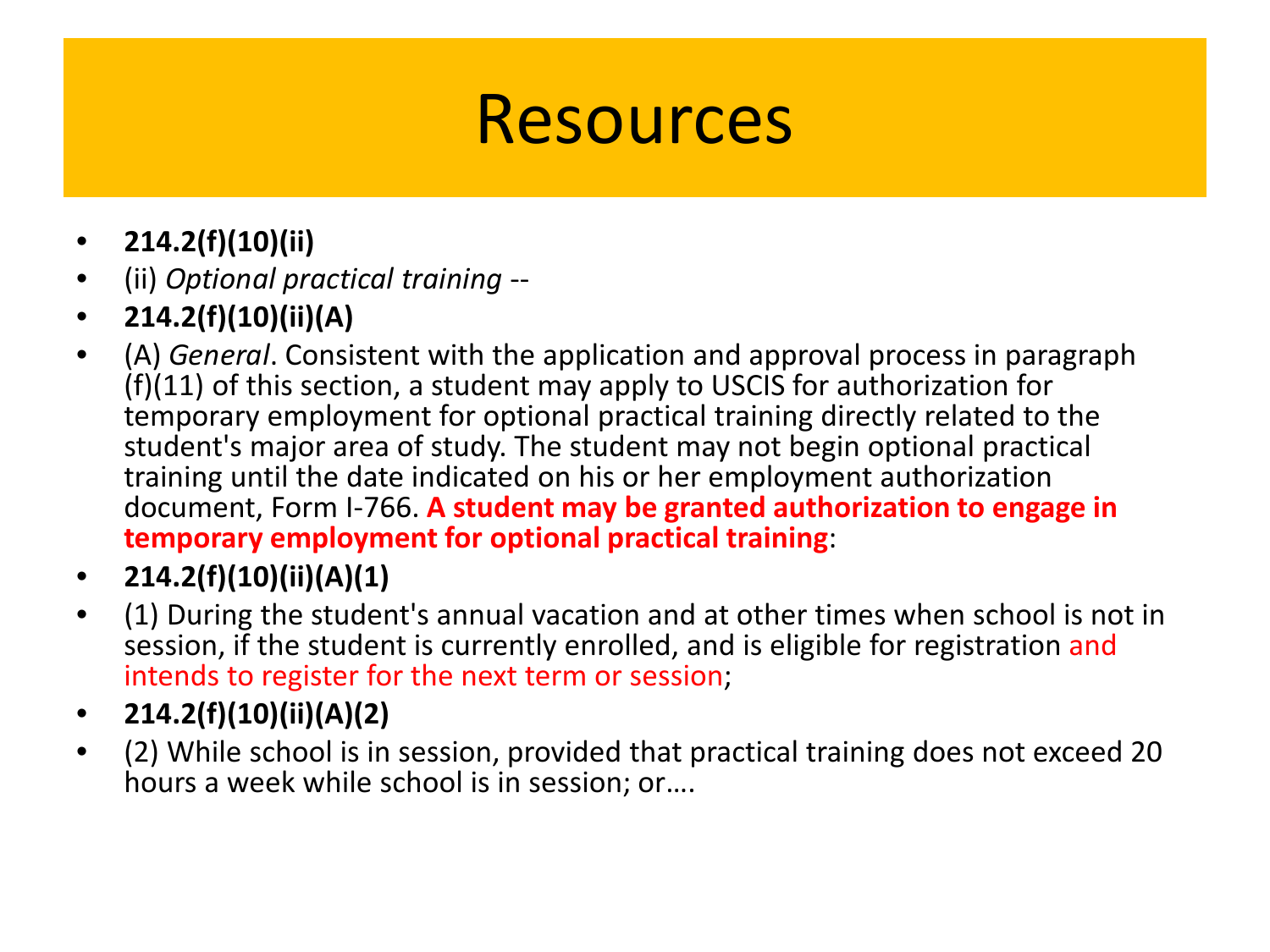- OPTION 1: Restrict OPT to 20 hours per week
	- Although we don't count the summer break as a time when school is in a required session, is taking courses/finishing degree work enough to make it "in session"?
	- Key concept- student must intend to enroll in next semester.
	- If student doesn't intend to enroll in next semester, and degree work is needed to complete, then we must count summer as "in session" – OPT restricted to 20 hours per week.
- OPTION 2: Recommend full time OPT
	- Summer is not a required academic term, so what if they *happen* to finish during that time period?
	- We don't count summer as a regular academic session for other purposes, is it inconsistent to make it "count" for this case?
- What are the implications for other types of employment? How do we monitor that?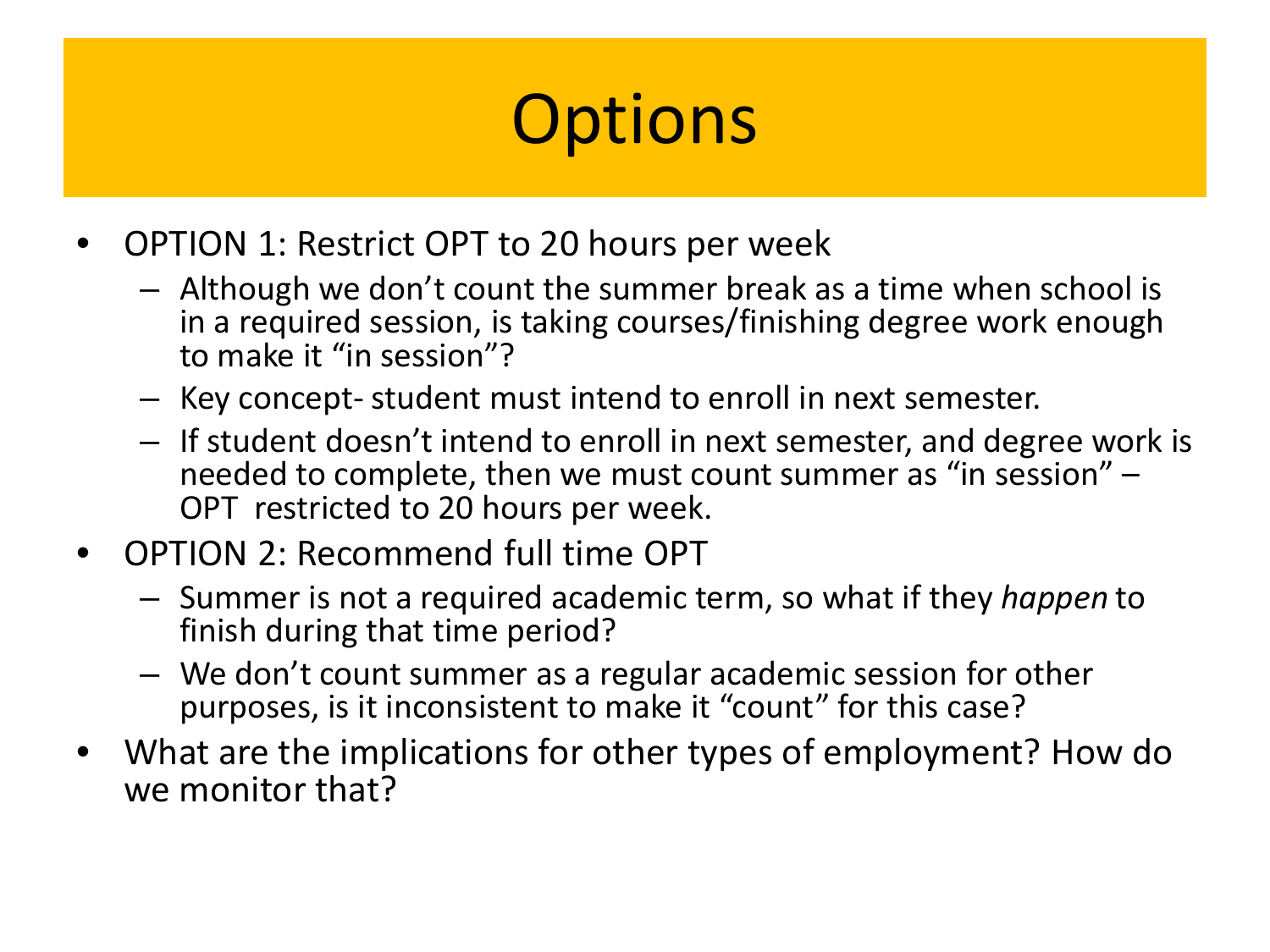# Work Authorizations: Case 2

### Post-Completion OPT and Not Passing Classes

*I have a student who applied for post-completion OPT in November based on a December completion date. She appeared in my office yesterday (January) to let me know that she is enrolled full time for the spring semester because she did not complete all her degree requirements. Her OPT is still pending with USCIS but her I-20 completion date was 12/18/2013. Can I ask for her program end date to be changed in SEVIS to reflect a May graduation if she is able to withdraw her OPT application before it is adjudicated? Is this something I would do now as she is working on getting her OPT withdrawn?*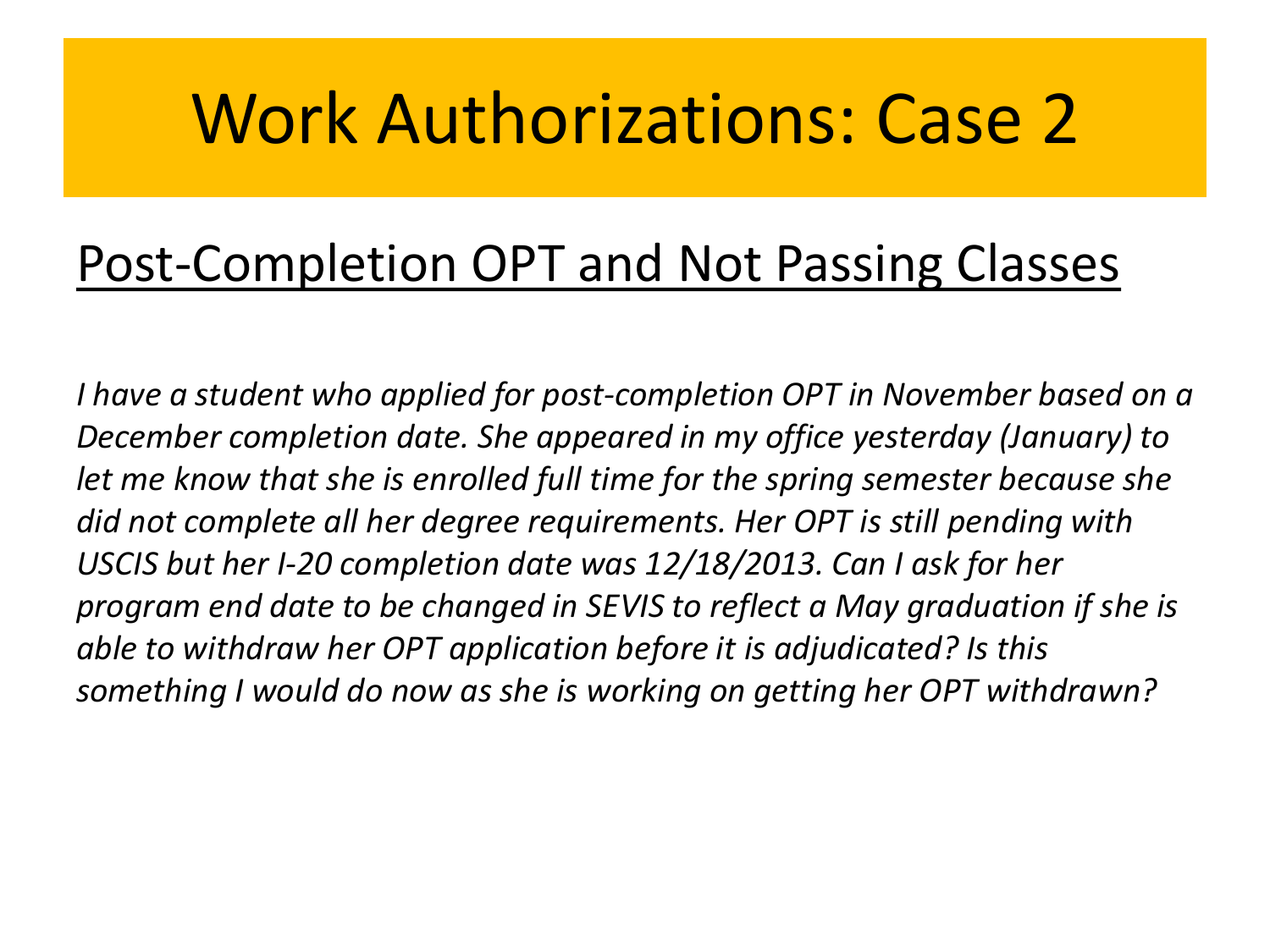**SEVP Policy Guidance 1004-03, April 2010**

**What happens if a student (excluding those students who have completed all program requirements aside from thesis or equivalent) applies for post-completion OPT before his or her program end date and subsequently fails to complete the requirements for his or her program?** 

- The student should contact his or her DSO immediately for guidance.
- If the employment authorization application has not been adjudicated by USCIS, the student may withdraw the application by notifying the Service Center where the application was filed. The DSO should also withdraw the recommendation for OPT in SEVIS.
- If the employment authorization application has already been approved, the DSO should extend the student's program end date to the appropriate date. The student may work part time while enrolled in courses to complete the requirements for his or her program and full time during breaks and vacations. After successful completion of all the program requirements, the student may work full time.
- However, even though the student's program end date was extended, because the OPT was granted as post-completion OPT, the student is subject to the 90-day limitation on unemployment.
- SEVP strongly recommends that a student who may not be able to successfully complete all program requirements on time defer applying for post-completion OPT until after his or her program ends.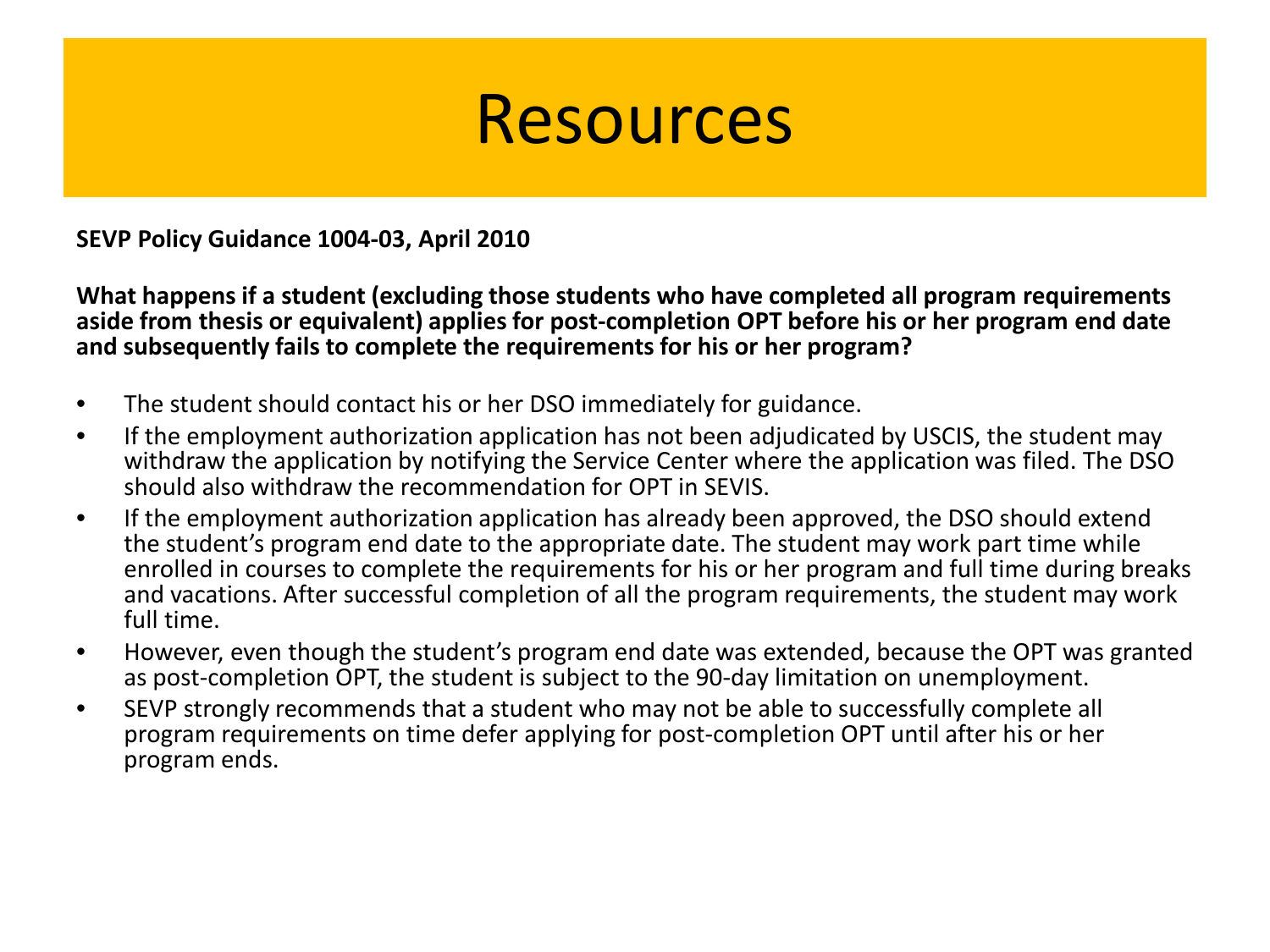## More Resources

#### **Extension Regulations:**

An F-1 student is eligible for extension of stay if: 8 C.F.R. § 214.2(f)(7)(iii)-(iv)

- **The student applies to the DSO for the extension prior to the program end date**
- The DSO actually updates the SEVIS record to reflect the extension before the program completion date;
- The student has "continually maintained status" and
- The DSO can certify that the delay in completion is "caused by compelling academic or medical reasons, such as changes of major or research topics, unexpected research problems, or documented illnesses"
- The list of academic reasons for delay found at 8 C.F.R. § 214.2(f)(7)(iii) is not an exclusive list; it is meant to give examples of acceptable reasons. DSOs do have discretion to interpret the term "compelling academic or medical reasons."
- The regulations go on to state that "delays caused by academic probation or suspension are not acceptable reasons for program extension."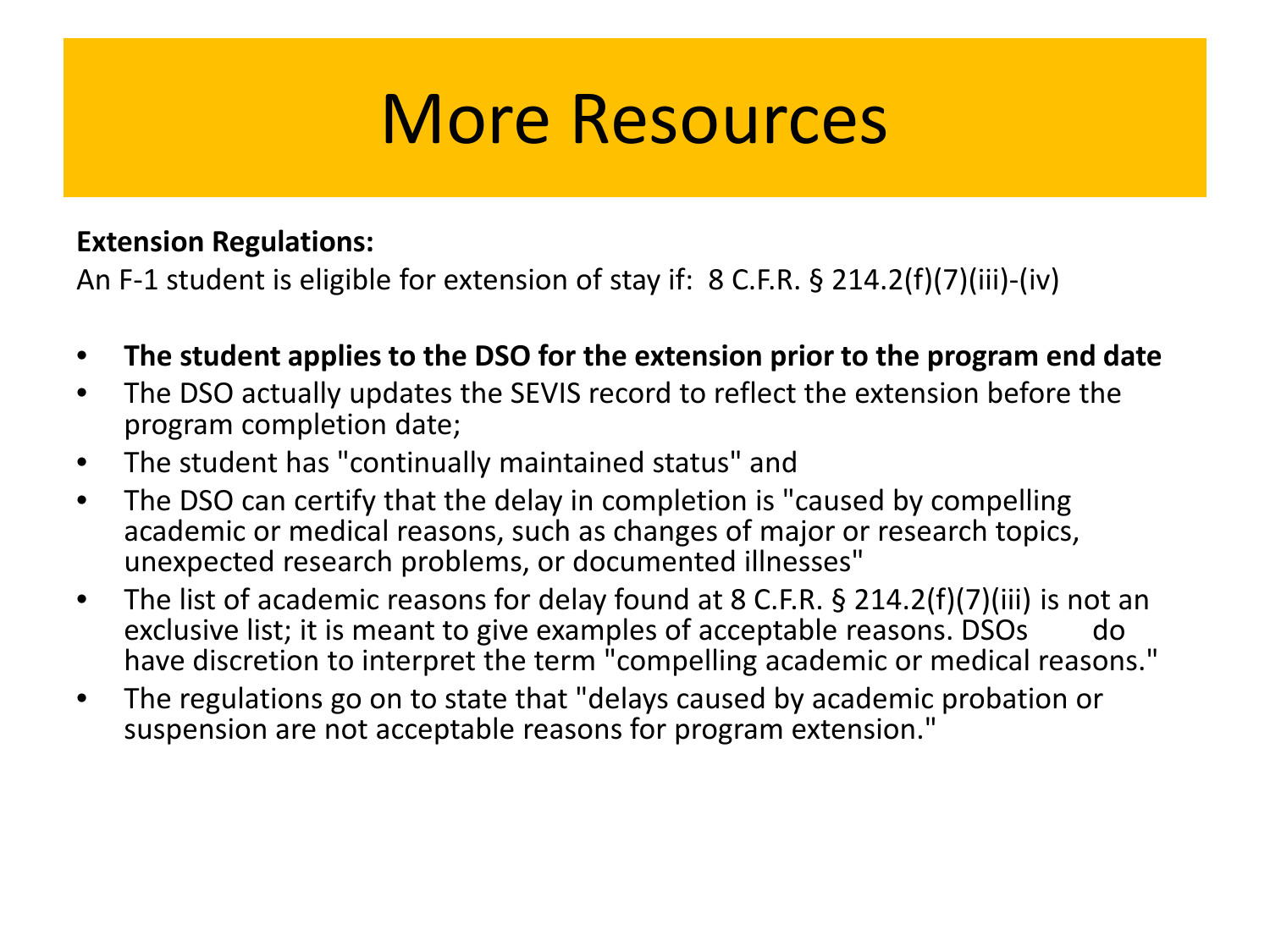- Withdraw OPT and file a Reinstatement for failure to extend before program end date. Pros? Cons?
- Maintain OPT for less than 20 hours per week while classes are in session, full time after classes end; and not exceed unemployment time. Pros? Cons?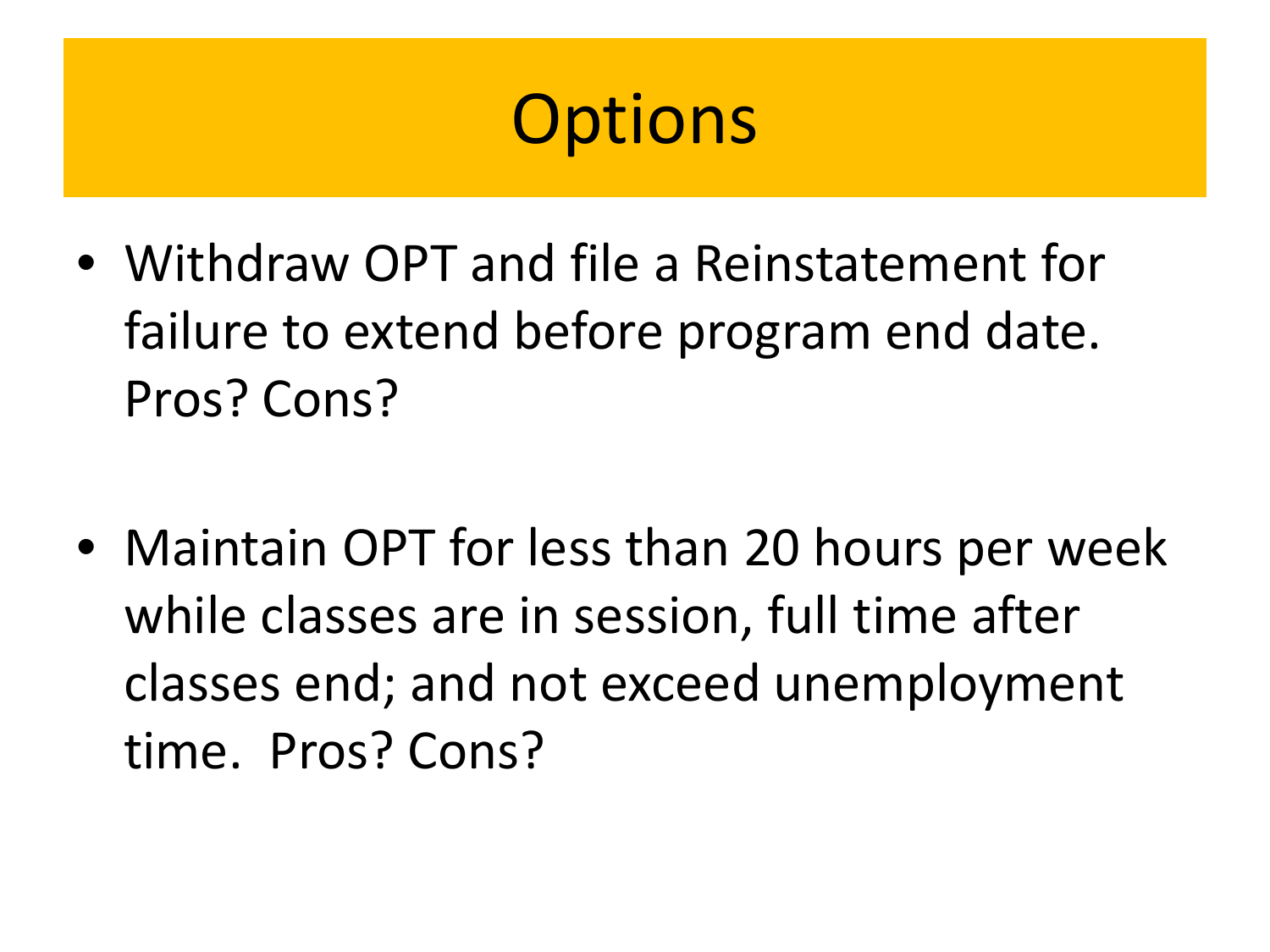# Work Authorizations: Case 3

### Curricular Practical Training and 20hrs per week

*We have a student who is completing a required internship on CPT during this semester for 15 hours per week. He is asking if he can take an on-campus job for 10 hours per week for extra income. Does the CPT count toward his 20 hours per week allowance or can he do both?*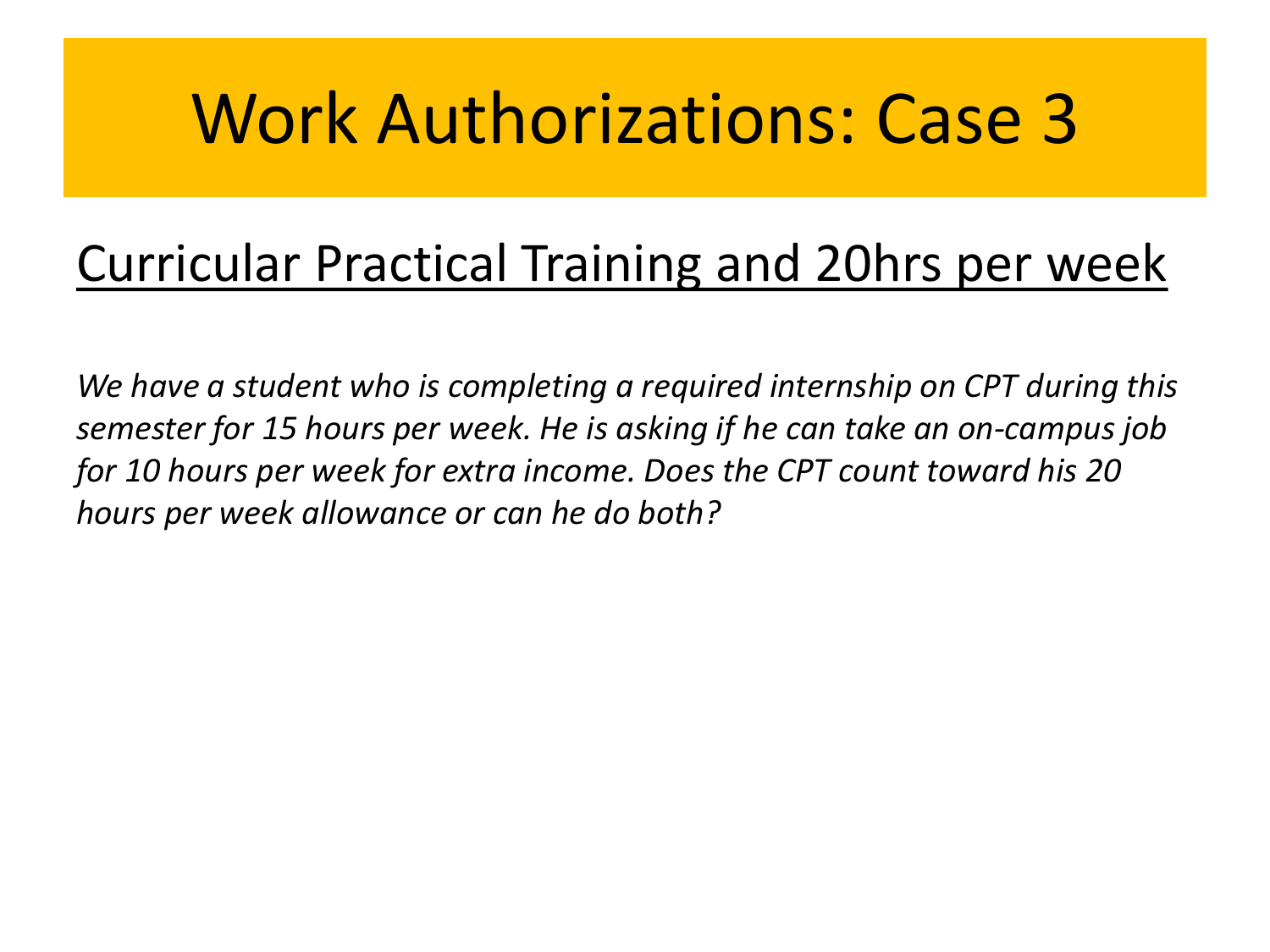#### **The Regulations: 214.2(f)(9)(i)** *On-campus employment*

- On-campus employment must either be performed on the school's premises, (including on-location commercial firms which provide services for students on campus, such as the school bookstore or cafeteria), or at an off- campus location which is educationally affiliated with the school.
- Employment with on-site commercial firms, such as a construction company building a school building, which do not provide direct student services is not deemed on-campus employment for the purposes of this paragraph. In the case of off-campus locations, the educational affiliation must be associated with the school's established curriculum or related to contractually funded research projects at the post-graduate level. In any event, the employment must be an integral part of the student's educational program.
- Employment authorized under this paragraph must not exceed 20 hours a week while school is in session, unless the Commissioner suspends the applicability of this limitation due to emergent circumstances, as determined by the Commissioner, by means of notice in the Federal Register, the student demonstrates to the DSO that the employment is necessary to avoid severe economic hardship resulting from the emergent circumstances, and the DSO notates the Form I-20 in accordance with the Federal Register document.
- An F-1 student may, however, work on campus full-time when school is not in session or during the annual vacation. A student who has been issued a Form I-20 A-B to begin a new program in accordance with the provision of 8 CFR 214.3(k) and who intends to enroll for the next regular academic year, term, or session at the institution which issued the Form I-20 A-B may continue on-campus employment incident to status.
- Otherwise, an F-1 student may not engage in on-campus employment after completing a course of study, except employment for practical training as authorized under paragraph (f)(10) of this section.
- An F-I student may engage in any on-campus employment authorized under this paragraph which will not displace United States residents. In the case of a transfer in SEVIS, the student may only engage in on-campus employment at the school having jurisdiction over the student's SEVIS record. Upon initial entry to begin a new course of study, an F-1 student may not begin on-campus employment more than 30 days prior to the actual start of classes.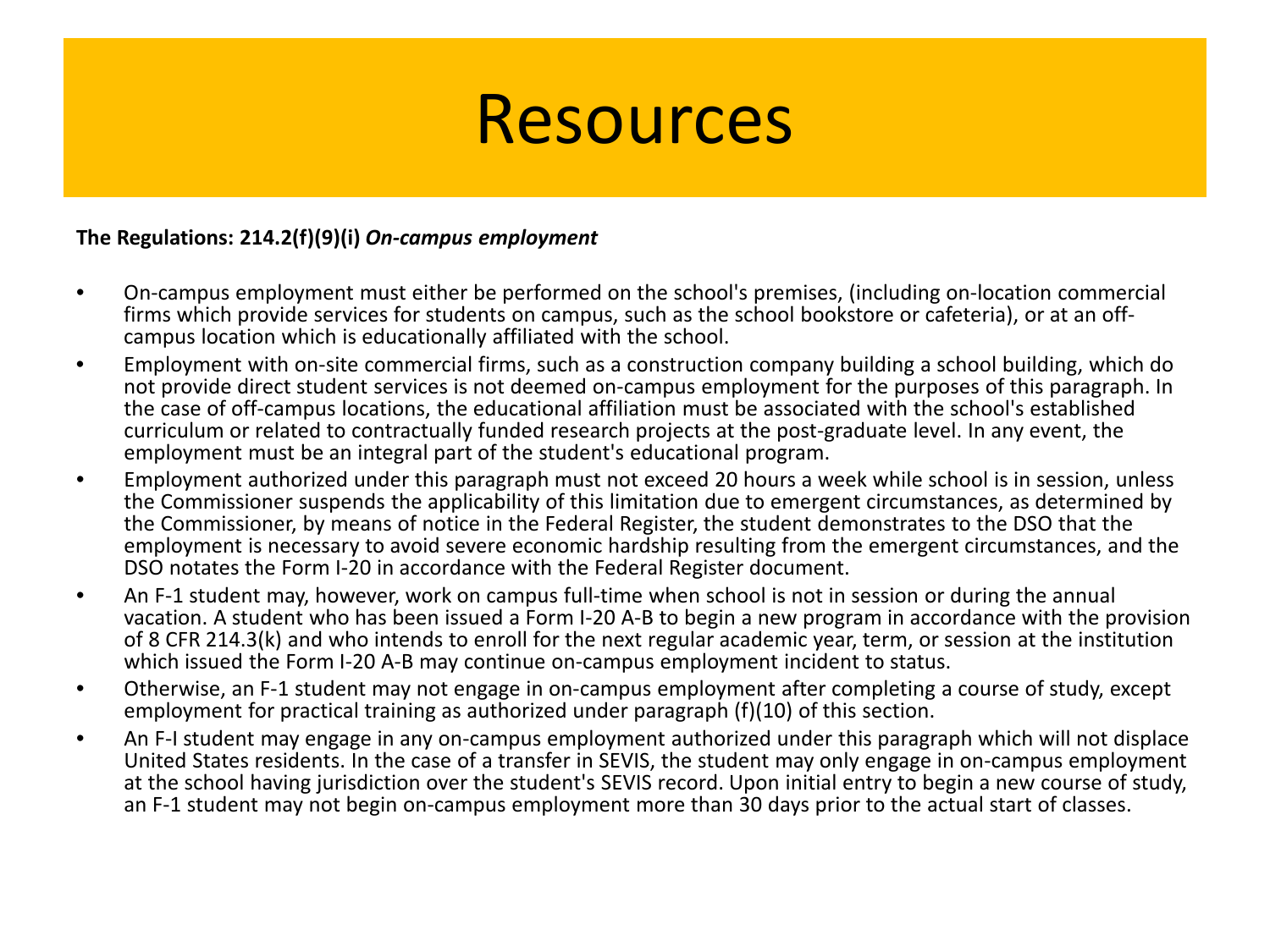#### **The Regulations: 214.2(f)(10)(i) Curricular Practical Training**

- An F-1 student may be authorized by the DSO to participate in a curricular practical training program that is an integral part of an established curriculum.
- Curricular practical training is defined to be alternative work/study, internship, cooperative education, or any other type of required internship or practicum that is offered by sponsoring employers through cooperative agreements with the school.
- Students who have received one year or more of full time curricular practical training are ineligible for post-completion academic training.
- Exceptions to the one academic year requirement are provided for students enrolled in graduate studies that require immediate participation in curricular practical training.
- A request for authorization for curricular practical training must be made to the DSO.
- A student may begin curricular practical training only after receiving his or her Form I-20 with the DSO endorsement.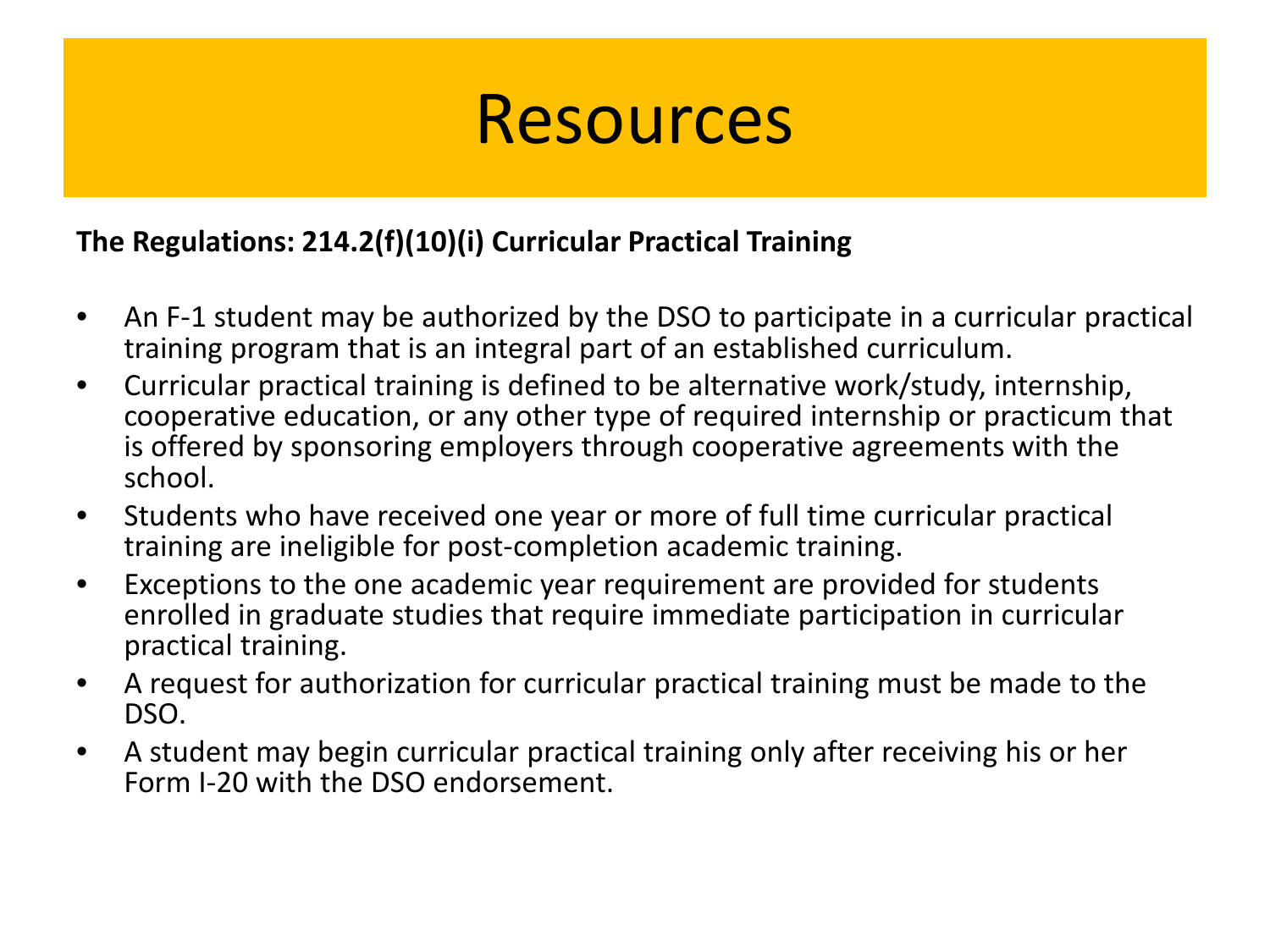#### **SEVP Weighs In**

[http://www.ice.gov/sevis/employment/faq\\_f\\_on1.htm](http://www.ice.gov/sevis/employment/faq_f_on1.htm)

- **1.13. May an F-1 student work on campus while participating in OPT or CPT?** Yes. An F-1 student working on-campus may participate in CPT or in pre-completion OPT before the program end date. The F-1 student's total work hours for each type of work may not exceed 20 hours while school is in session. The F-1 student may work full-time during those periods when school is not in session or during the student's annual break. In this context, the F-1 student must remember that the primary purpose for being in the United States and way of maintaining status is enrollment in an SEVP-certified school.
- In 2012 an SEVP official at our Regional SIW verbally changed this response to say that CPT is an exception to this rule because it is an academic requirement. This does not exist in writing or official notices.
- STUDY IN THE STATES: says CPT doesn't count to 20 hrs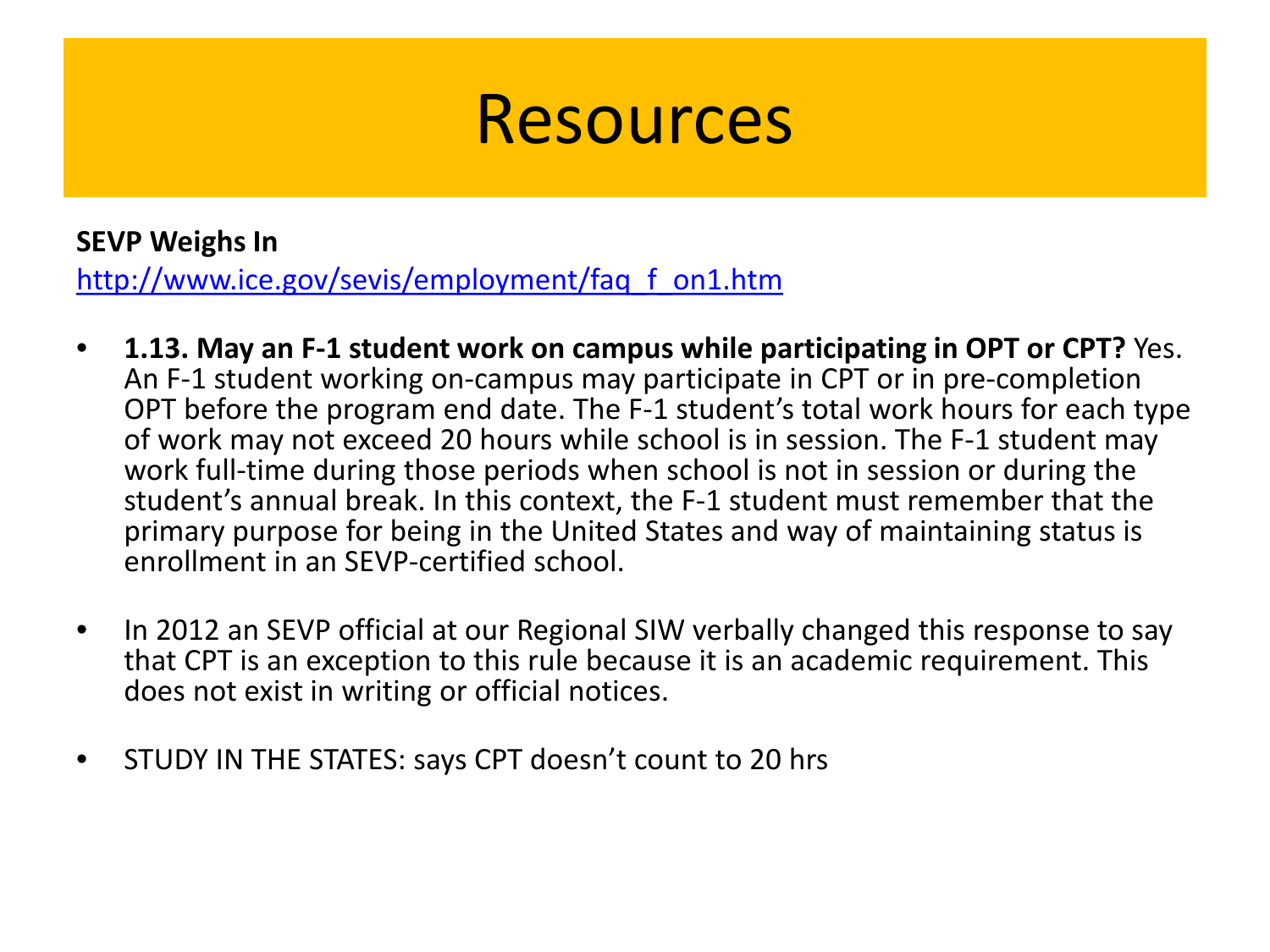- Higher Risk: the student takes both jobs because the regulations do not address the issue directly, and one interpretation exists which says CPT does not count because of its academic requirement and/or for-credit component.
- Lower Risk: the student stays under 20 hours per week in total.
- Time for an institutional policy!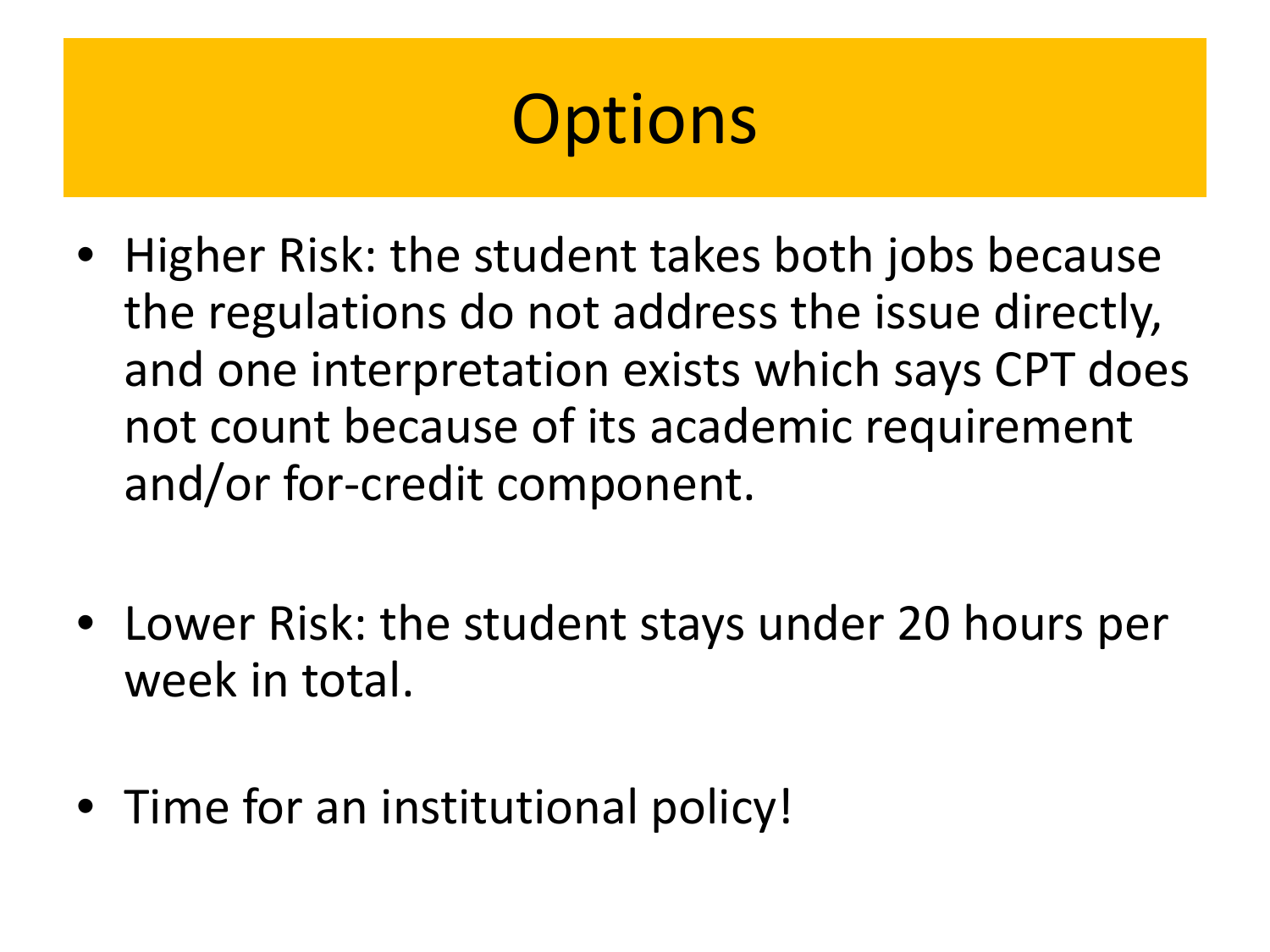# Maintaining Status: Case 1

## FT/PT in Final Semester if only 1 Semester

*We have a student who studied here a few years ago, left. Now he is back to finish his degree, with a brand new I-20 and new F-1 status. He only needs one semester to graduate. Does he have to be enrolled full time? This is his final semester and he will graduate in May, 2014.*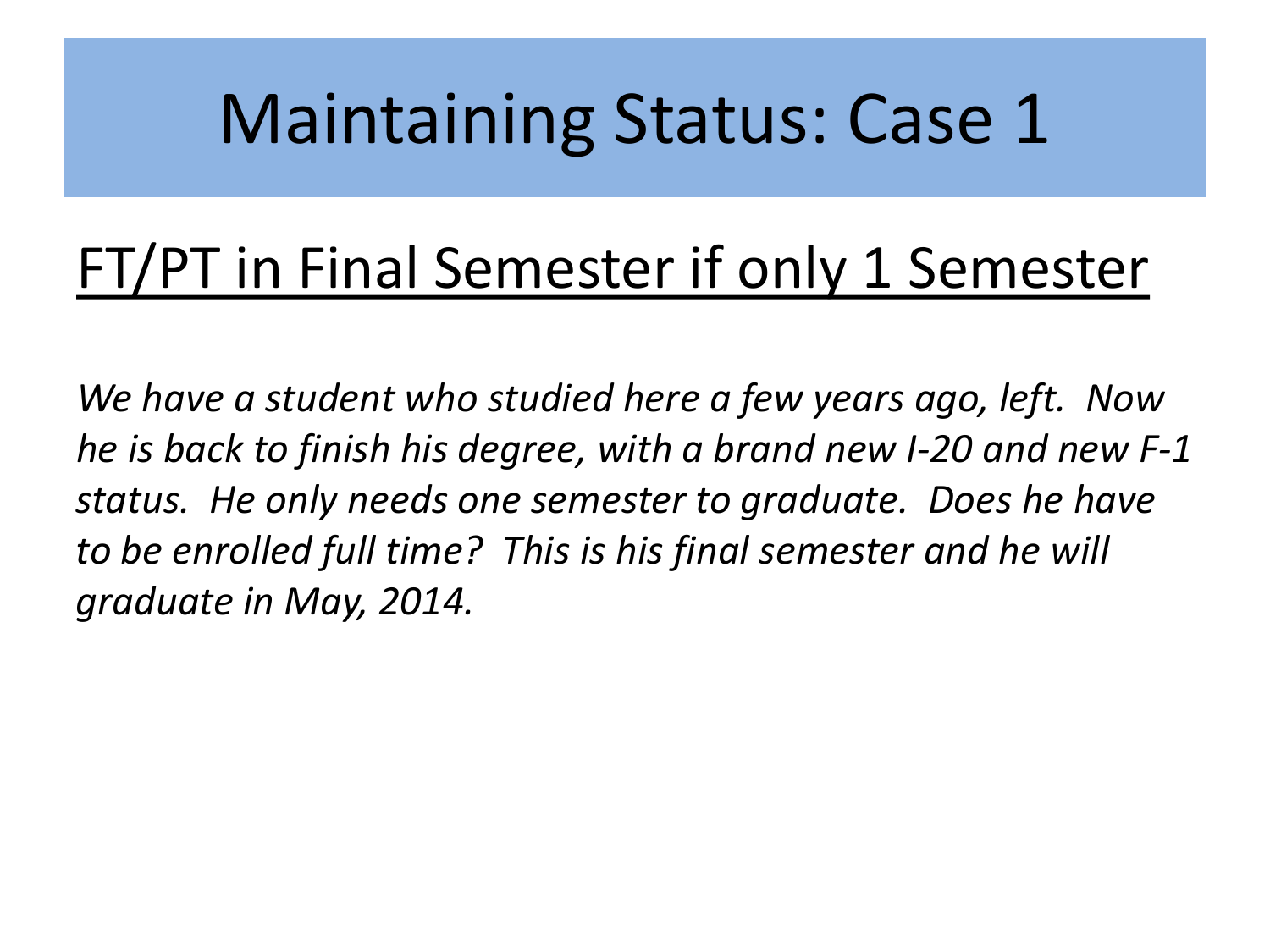(6) *Full course of study* --

- **214.2(f)(6)(i)**
- (i) General. Successful completion of the full course of study must lead to the attainment of a specific educational or professional objective. A course of study at an institution not approved for attendance by foreign students as provided in §214.3(a)(3) does not satisfy this requirement. A "full course of study" as required by section 101(a)(15)(F)(i) of the Act means:
- **214.2(f)(6)(i)(A)**
	- Post graduate study; DSO determines full time (be careful!)
- **214.2(f)(6)(i)(B)**
	- Undergraduate: 12 credits per semester
- **214.2(f)(6)(i)(C)**
	- Associates degree: 12 clock hours
- **214.2(f)(6)(i)(D)**
	- Other programs: at least eighteen clock hours of attendance a week if the dominant part of the course of study consists of classroom instruction, or to consist of at least twenty-two clock hours a week if the dominant part of the course of study consists of laboratory work; or
- **214.2(f)(6)(i)(E)**
	- School-age: the minimum number of hours per week needed to make normal progress toward completion.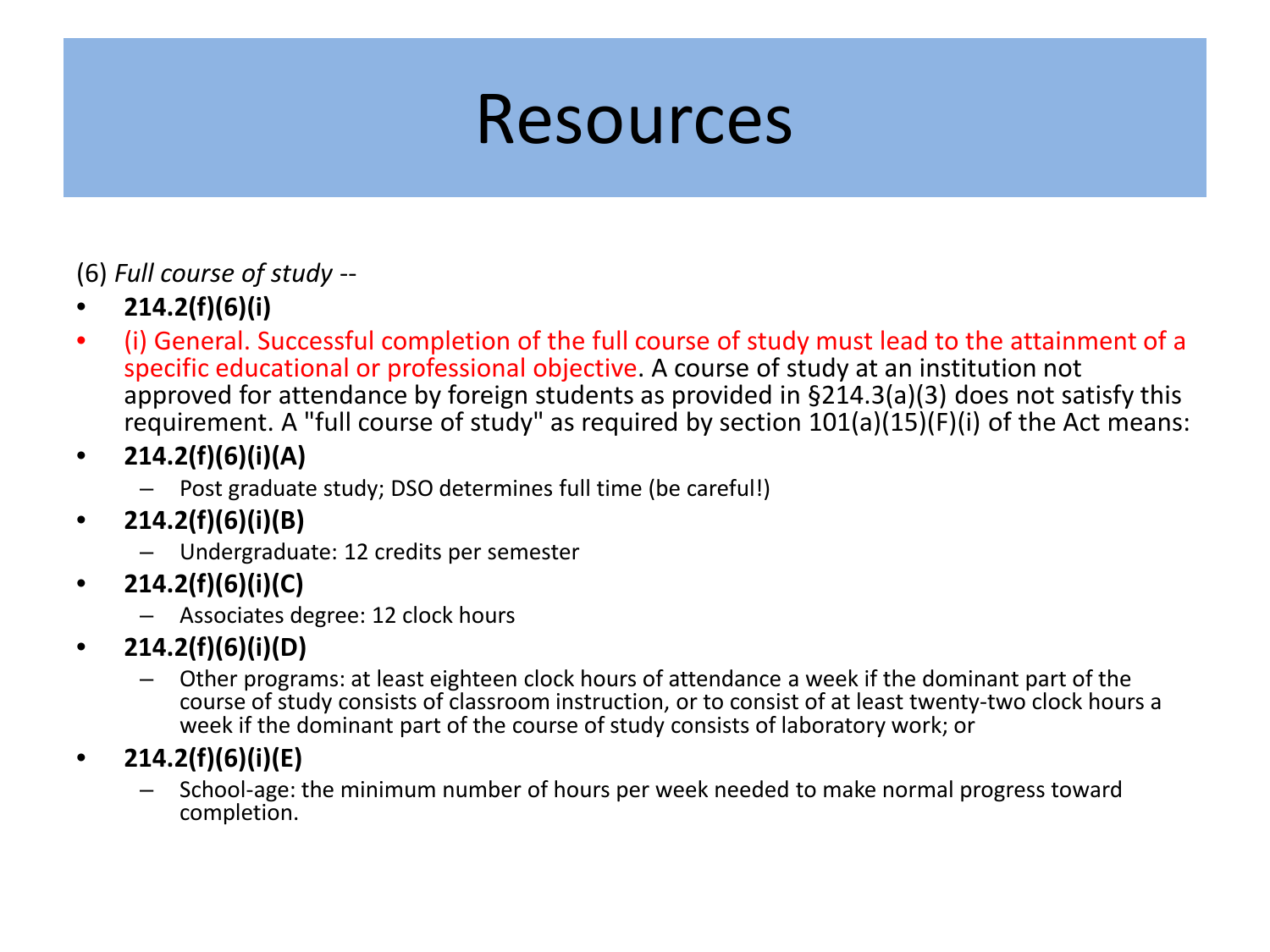### • Last academic semester

#### **Regulations: 214.2(f)(6)(iii)(C)**

(C) *Completion of course of study*. The DSO may authorize a reduced course load in the student's final term, semester, or session if fewer courses are needed to complete the course of study.

*SEVP Online SEVIS Training:<https://www.ice.gov/exec/training/login.asp> "Students authorized by the school for a partial course load in their final session are automatically considered full-full time students. SEVIS authorization is optional…"* Download text:

http://www.nafsa.org/Resource Library Assets/Regulatory Information/SEVP Trainin g\_for\_DSOs \_Course\_Text/

Legacy INS Operations Instruction 214.2(f)(10)(i) counted periods of authorized RCL counting toward meeting one academic year of full time enrollment requirement for Practical Training eligibility purposes: "*Students who are taking a less than full course of*  study on the advice of the designated school official are considered in status and are not precluded from participation in practical training if they are also otherwise eligible." However, DHS has not spoken on this topic. CAN THIS SAME CONCEPT APPLY?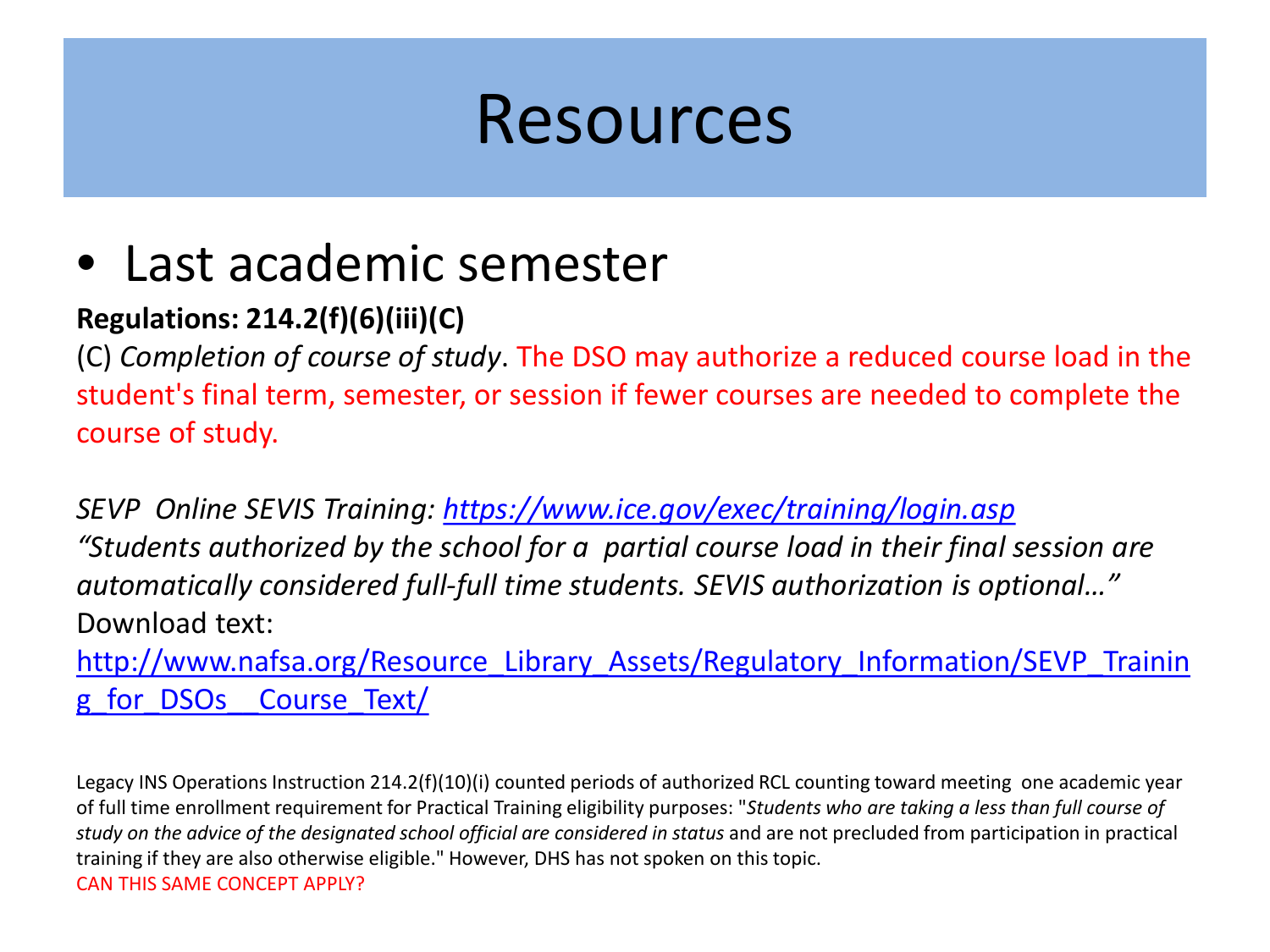- OPTION 1:
	- Issue I-20 for length of time needed to complete program, and authorize RCL to complete course of study in final term.
	- If the objective is to complete the degree, and this is achieved with RCL authorization, register student as usual and consider the student to be full time and maintaining status.
	- This assumes the program itself is considered full time and eligible for I-20 issuance.
- OPTION 2:
	- Don't issue I-20 unless student registers for minimum full time definition- if the workload to be completed is not full time, the student's program of study is not I-20-eligible.
- Whichever you choose, be consistent!
- Consider push-back from academic departments.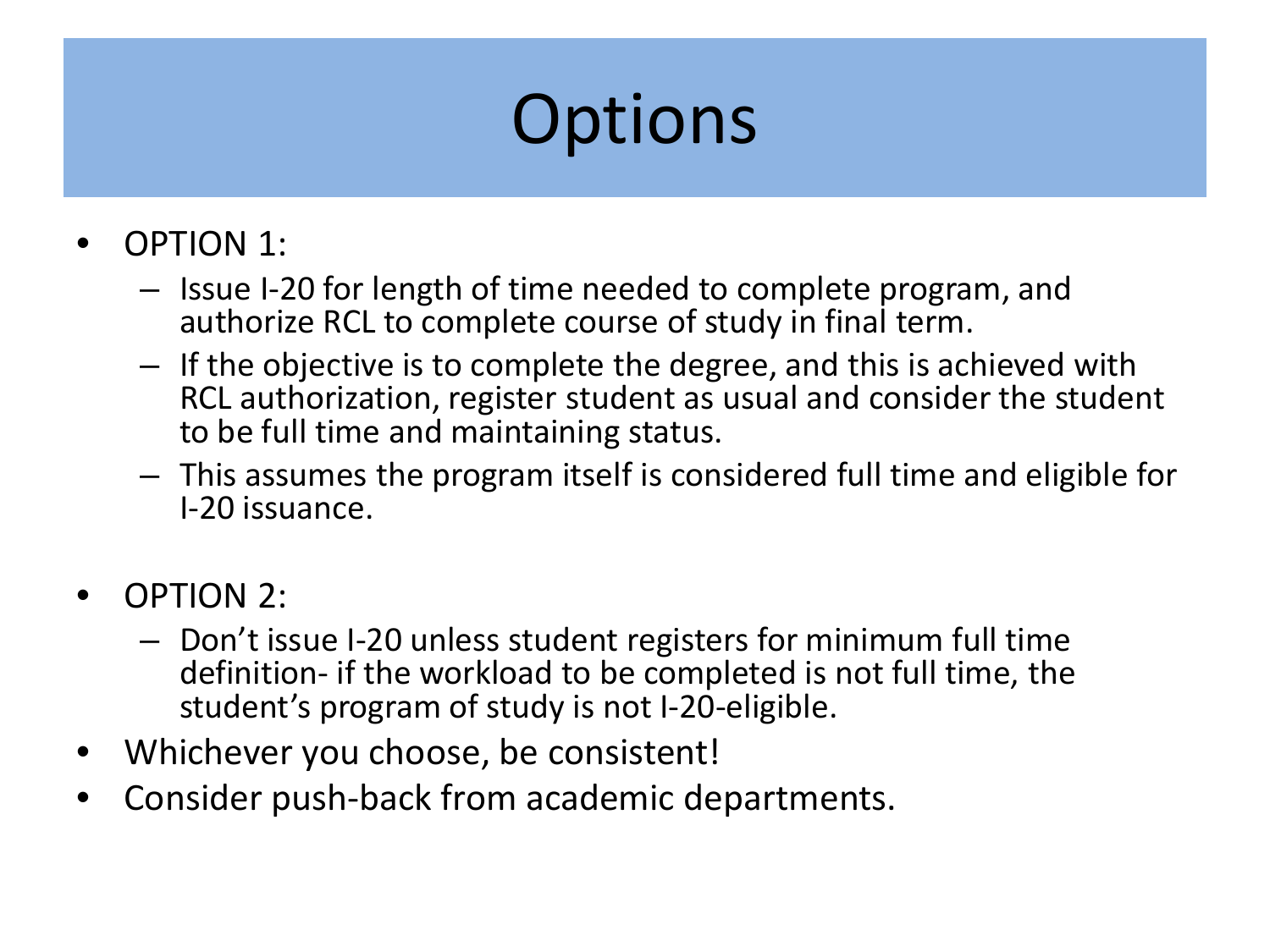# Maintaining Status: Case 2

## SEVIS Transfers and the DMV

*It's November 26. I am working with a student who will transfer to my institution in Spring 2014. He was attending a language school until September, and is now in between schools. I have already issued him a transfer I-20 and he is in legal status. This leads me to a couple of questions:*

*How much before the start of the academic term can I register his SEVIS record (assuming that he goes ahead and registers for classes)? Do I have to wait until 30 days before the start of classes? Or until the start of the semester?*

*He is asking for assistance in applying for a driver license, and I'm not 100% sure what to tell him. I am thinking that he is probably not eligible at this point, because his SEVIS record is not yet active at my institution. If he wants to try and apply for the driver license before I register his SEVIS record, do you think that a letter of explanation from me might make a difference? We are in the state of Connecticut.*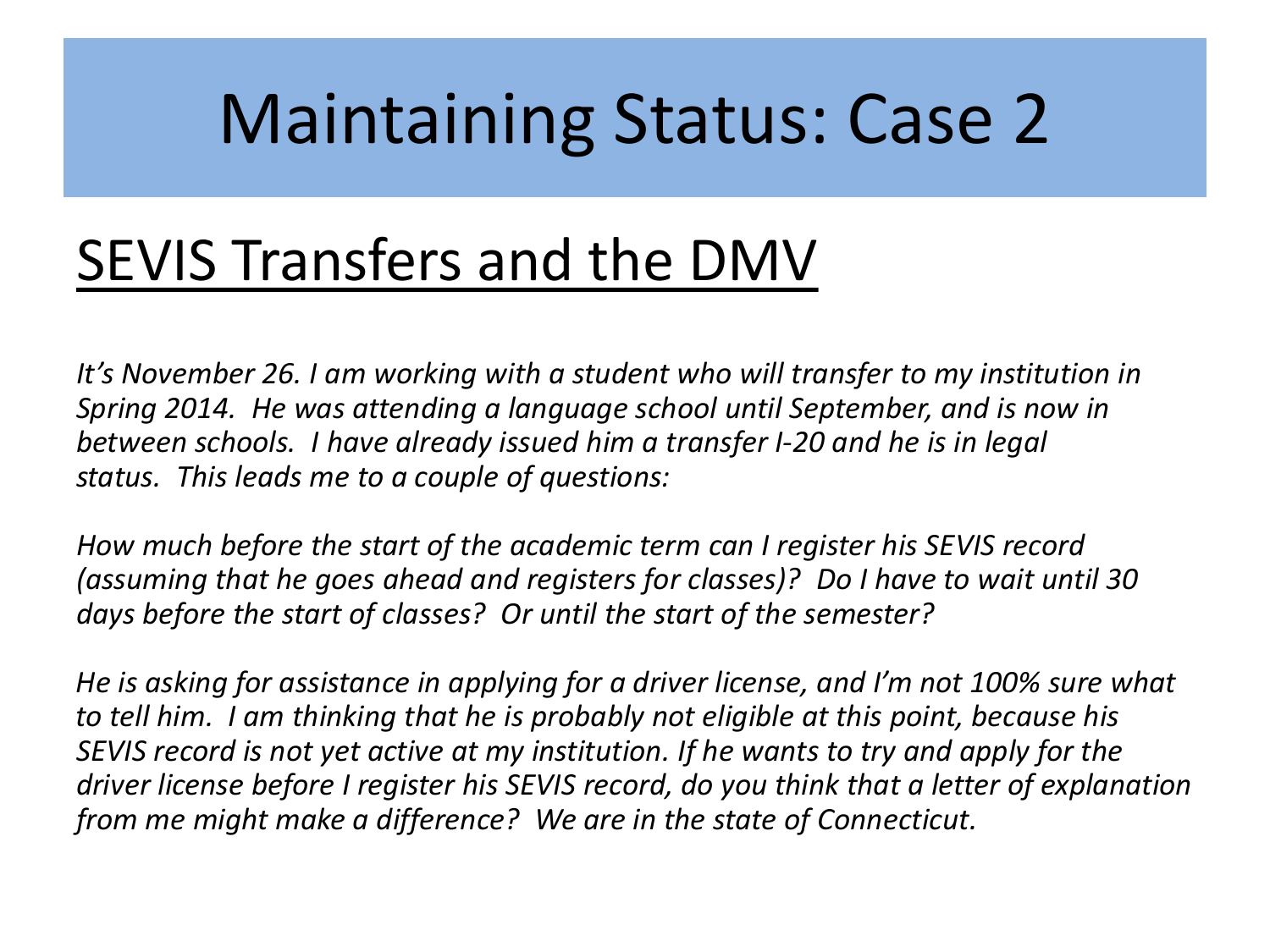### The Regulations: 214.2(f)(8)(i) School Transfer

- A student who is maintaining status may transfer to another Service approved school by following the notification procedure prescribed in paragraph (f)(8)(ii) of this section.
- However, an F-1 student is not permitted to remain in the United States when transferring between schools or programs unless the student will begin classes at the transfer school or program within 5 months of transferring out of the current school or within 5 months of the program completion date on his or her current Form I-20, whichever is earlier.
- In the case of an F-1 student authorized to engage in post-completion optional practical training (OPT), the student must be able resume classes within 5 months of transferring out of the school that recommended OPT or the date the OPT authorization ends, whichever is earlier.
- An F-1 student who was not pursuing a full course of study at the school he or she was last authorized to attend is ineligible for school transfer and must apply for reinstatement under the provisions of paragraph (f)(16) of this section, or, in the alternative, may depart the country and return as an initial entry in a new F-1 nonimmigrant status.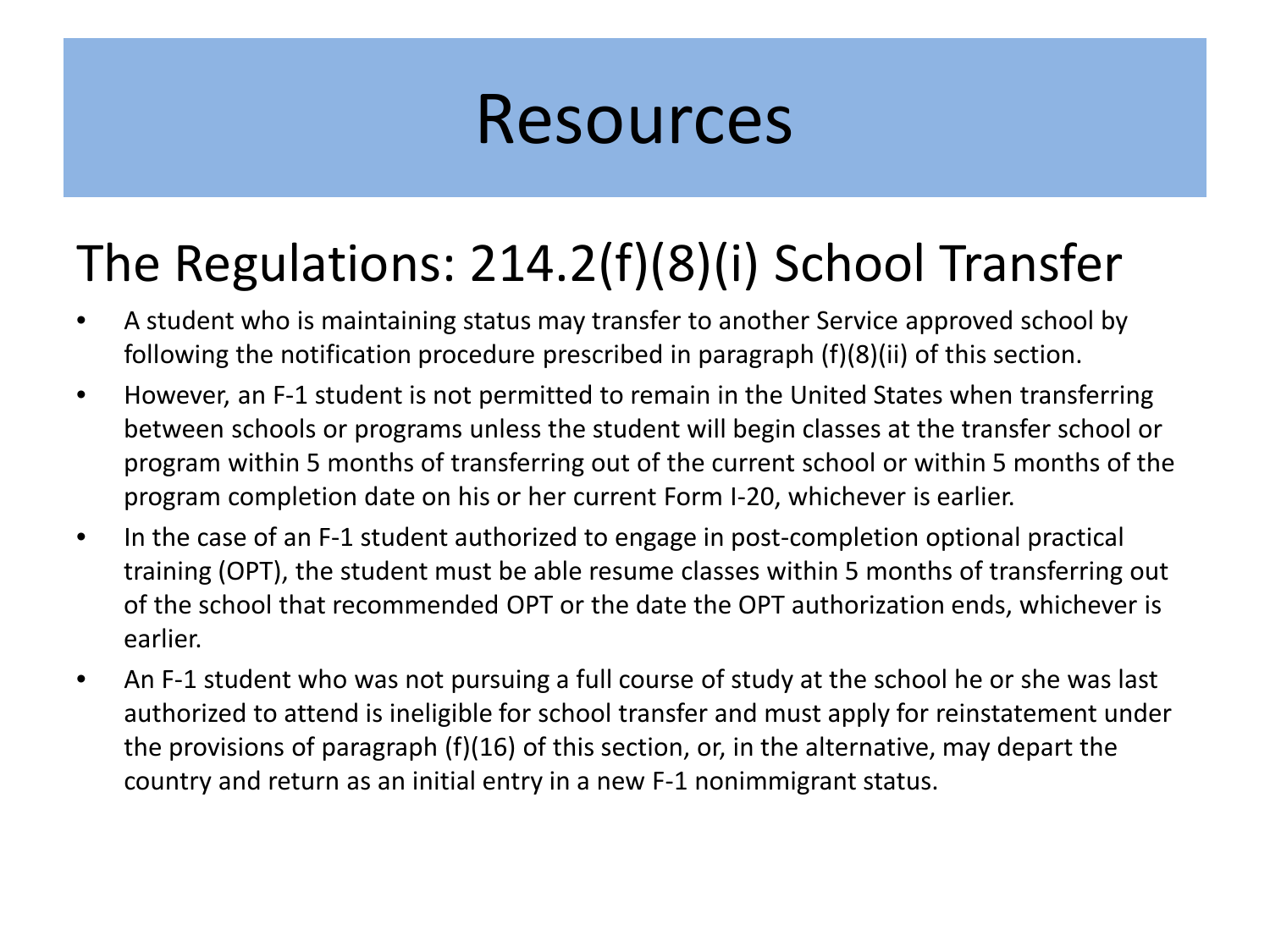#### The Regulations: 214.2(f)(8) School Transfer

- (f)(8)(ii) Transfer Procedure: To transfer schools, an F-1 student must first notify the school he or she is attending of the intent to transfer, then obtain a Form I-20 A-B, issued in accordance with the provisions of 8 CFR 214.3(k), from the school to which he or she intends to transfer. The transfer will be effected only if the F-1 student completes the Student Certification portion of the Form I-20 A-B and returns the form to a designated school official on campus within 15 days of beginning attendance at the new school.
- (f)(8)(ii)(C) SEVIS school to SEVIS school: To transfer from a SEVIS school to a SEVIS school the student must first notify his or her current school of the intent to transfer and must indicate the school to which he or she intends to transfer. Upon notification by the student, the current school will update the student's record in SEVIS as a "transfer out" and indicate the school to which the student intends to transfer, and a release date. The release date will be the current semester or session completion date, or the date of expected transfer if earlier than the established academic cycle. The current school will retain control over the student's record in SEVIS until the student completes the current term or reaches the release date. At the request of the student, the DSO of the current school may cancel the transfer request at any time prior to the release date.
- As of the release date specified by the current DSO, the transfer school will be granted full access to the student's SEVIS record and then becomes responsible for that student. The current school conveys authority and responsibility over that student to the transfer school, and will no longer have full SEVIS access to that student's record. As such, a transfer request may not be cancelled by the current DSO after the release date has been reached.
- After the release date, the transfer DSO must complete the transfer of the student's record in SEVIS and may issue a SEVIS Form I-20. The student is then required to contact the DSO at the transfer school **within 15 days of the program start date** listed on the SEVIS Form I-20. **Upon notification that the student is enrolled in classes**, the DSO of the transfer school must update SEVIS to reflect the student's registration and current address, thereby acknowledging that the student has completed the transfer process. In the remarks section of the student's SEVIS Form I-20, the DSO must note that the transfer has been completed, including the date, and return the form to the student. **The transfer is effected when the transfer school notifies SEVIS that the student has enrolled in classes in accordance with the 30 days required by §214.3(g)(3)(iii).**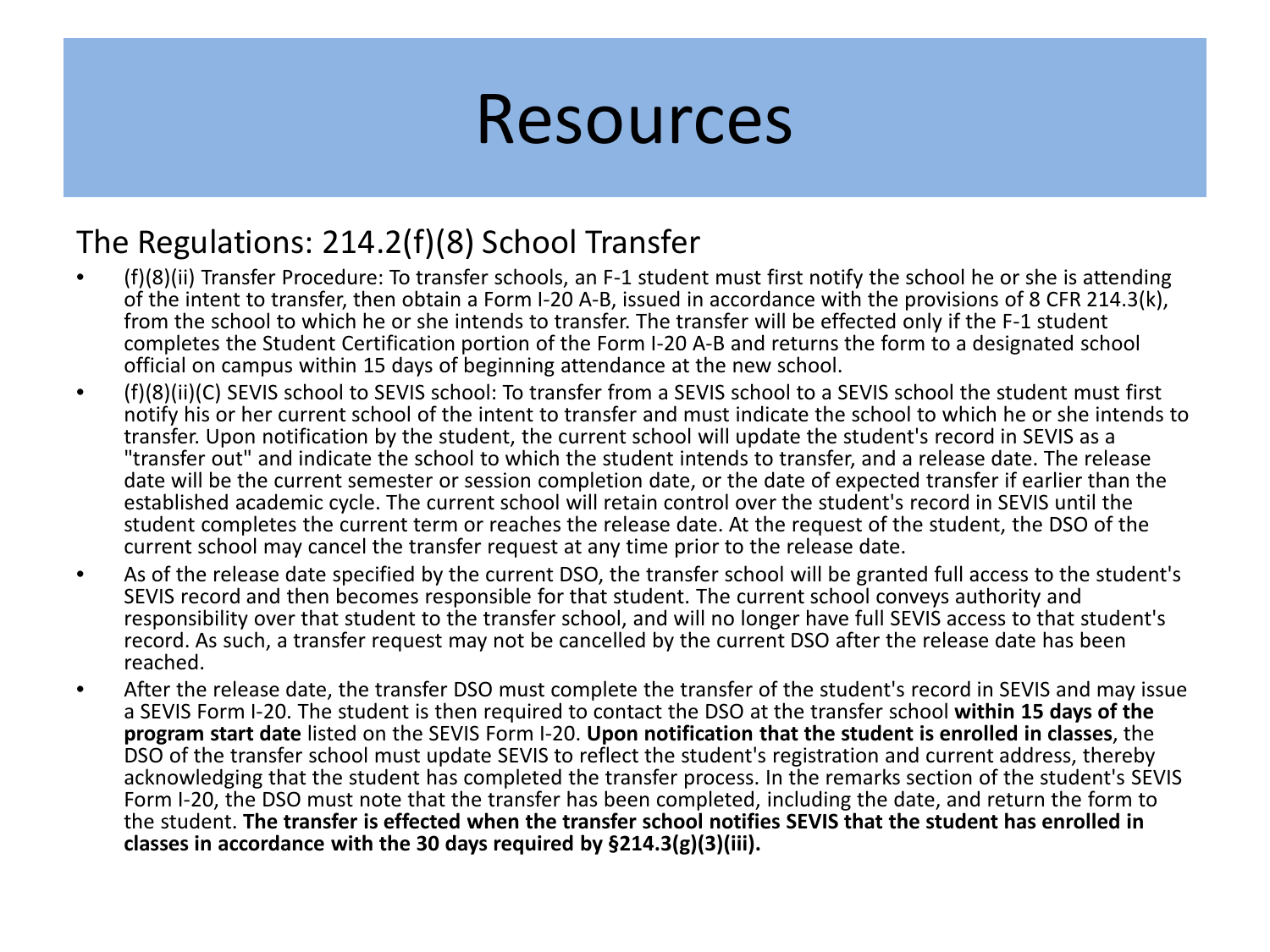- NAFSA State Rep
- Local RMV/DMV







Office of Int'l Education University of Vermont 633 Main Street, L/L B-162 Burlington, VT 05401 p: 802-656-4296 emma.swift@uvm.edu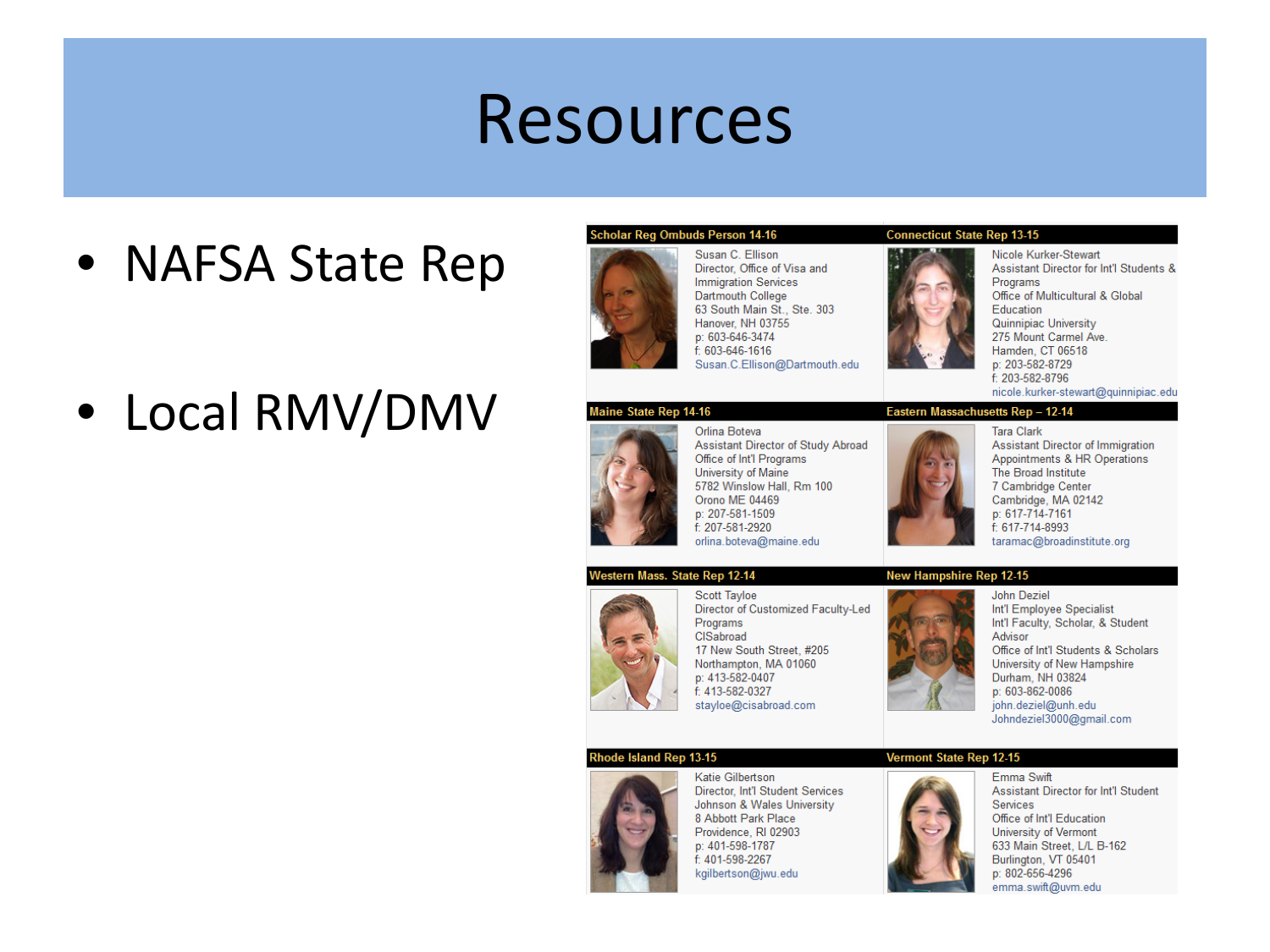The student is in the state of Connecticut, which will not issue a license if the program of study start date is in the future. This causes serious challenges for transfer students and often leaves them without a valid license between programs.

The DSO should not register the student's transfer until enrollment is confirmed; the SEVIS record status would not impact the CT DMV application.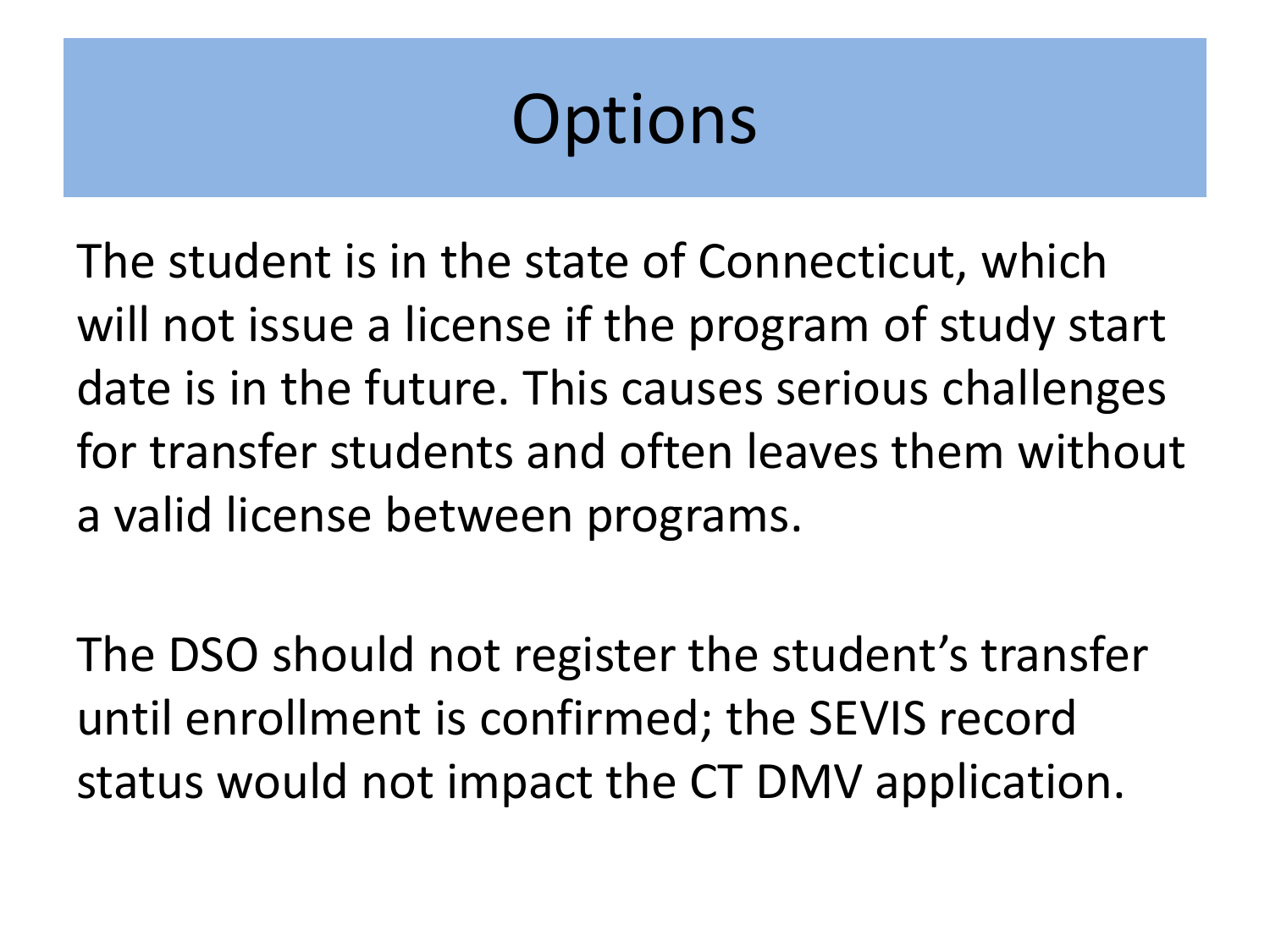## Travel: Case 1

### I-515A Issues

*Preparing for the Christmas break, a student came into the office for a travel signature. Attached to his I-20 was a I-515 form that was issued to him on Sept. 2, 2013 with a departure date of Oct. 1, 2013. I am not sure what to advise this student or what I should do about the I-515 form now. Any advice will be greatly appreciated.*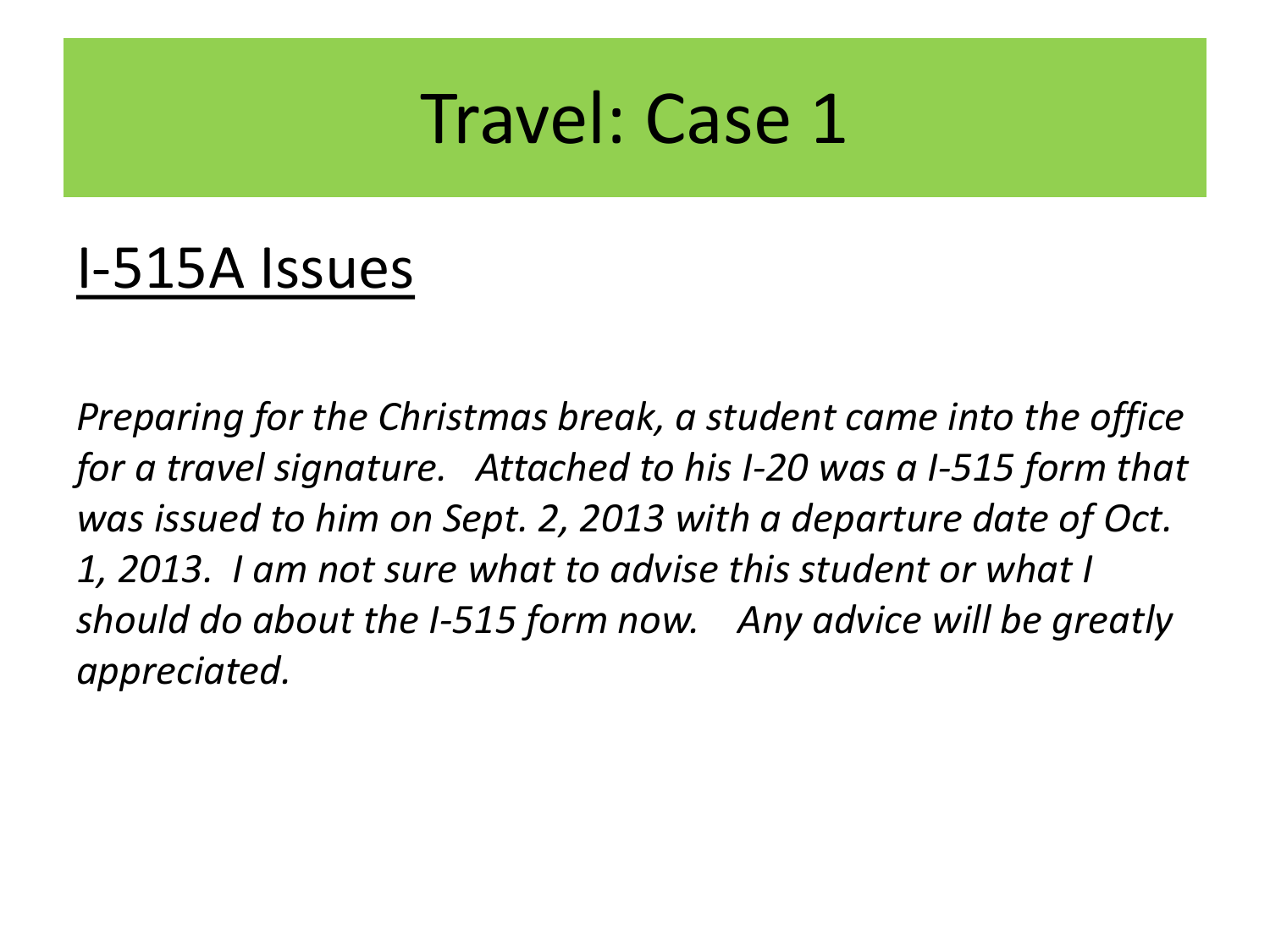- **Regulation 3.10.6.1**
- The DSO should have received an email from SEVP at the time of the I-515A issuance. SEVP's goal is to send the e-mail within 24 hours of the nonimmigrant's temporary admission into the United States. SEVP strongly encourages the DSO to use this information to remind the nonimmigrant to submit the necessary documents within the 30-day response period for SEVP to make an appropriate admissibility determination.
- **SEVP Broadcast Message 1010-01A On Form I-515A Processing (**July 14, 2011 )
- Any F or M nonimmigrant who receives temporary admission into the United States with a Form I- 515A, "Notice to Student or Exchange Visitor," must comply with the 30-day submission deadline. Starting July 15, 2011, the Student and Exchange Visitor Program (SEVP) will terminate the Student and Exchange Visitor Information System (SEVIS) record status of any F or M nonimmigrant who does not comply with the Form I-515A directive within the 30-day response period. At the end of the 30-day response period, the nonimmigrant has two choices if the nonimmigrant has not complied with the Form I-515A:
- Depart the United States immediately
- File immediately for reinstatement with U.S. Citizenship and Immigration Services (USCIS)
- **An F or M nonimmigrant who does not comply with the terms of the Form I-515A is not legally present in the country once the date on the Form I-94 expires. The nonimmigrant must receive a revised or new Form I-94 from SEVP to remain in the United States.**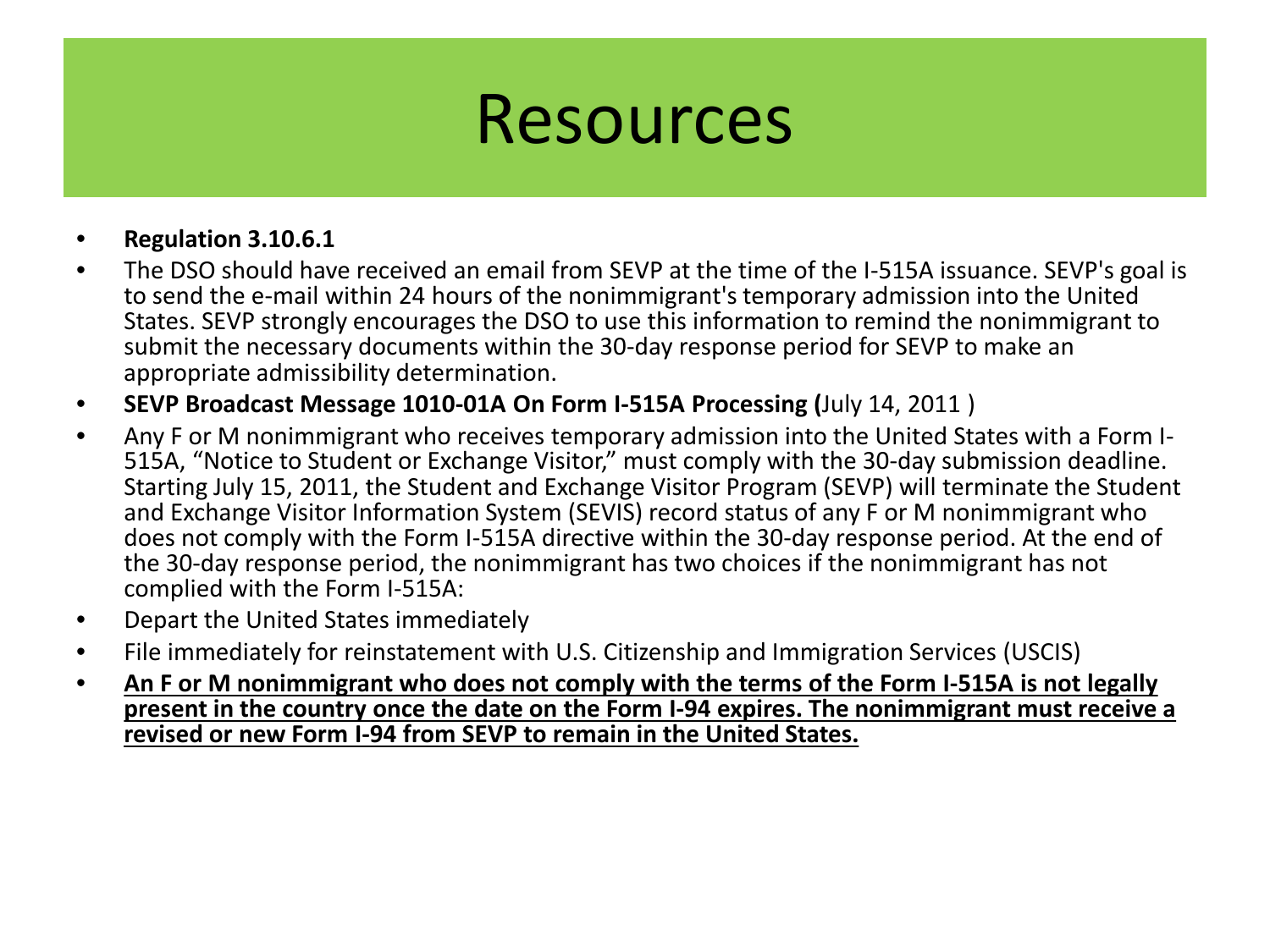- The DSO should check SEVIS and verify that the student's record is still in active status.
- The DSO should issue a new I-20 for the student and along with the I-515A mail immediately to SEVP. The DSO should also send an explanation to : sevis.i-515@dhs.gov with "Attention: Michael McKeever" in the subject line.
- If the student's status has been terminated and is no longer active due to the late I-515A, the DSO and student should go through the new initial I-20 process. The student may travel and check with their local U.S. Consulate if a new visa application is needed.
- Since the student plans to travel, reinstatement is not an option. Reinstatement is only an option if the student does not plan on traveling outside of the U.S. anytime in the near future.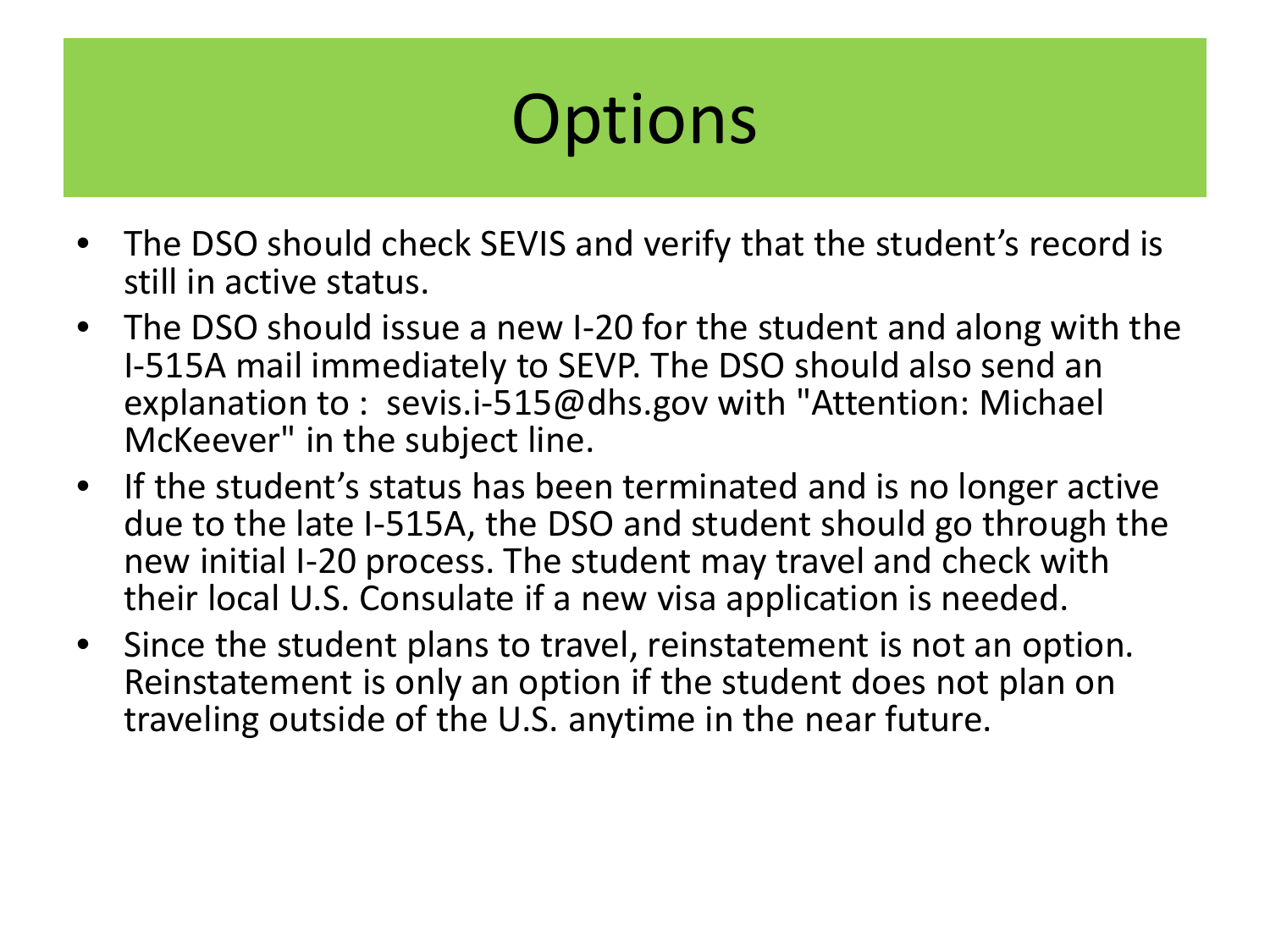## Travel: Case 2

### Visa Validity and Returning from LOA

*Visa validity and returning from a LOA, particularly in cases where the SEVIS number has changed. It seems like this ALWAYS comes up on the listserv.*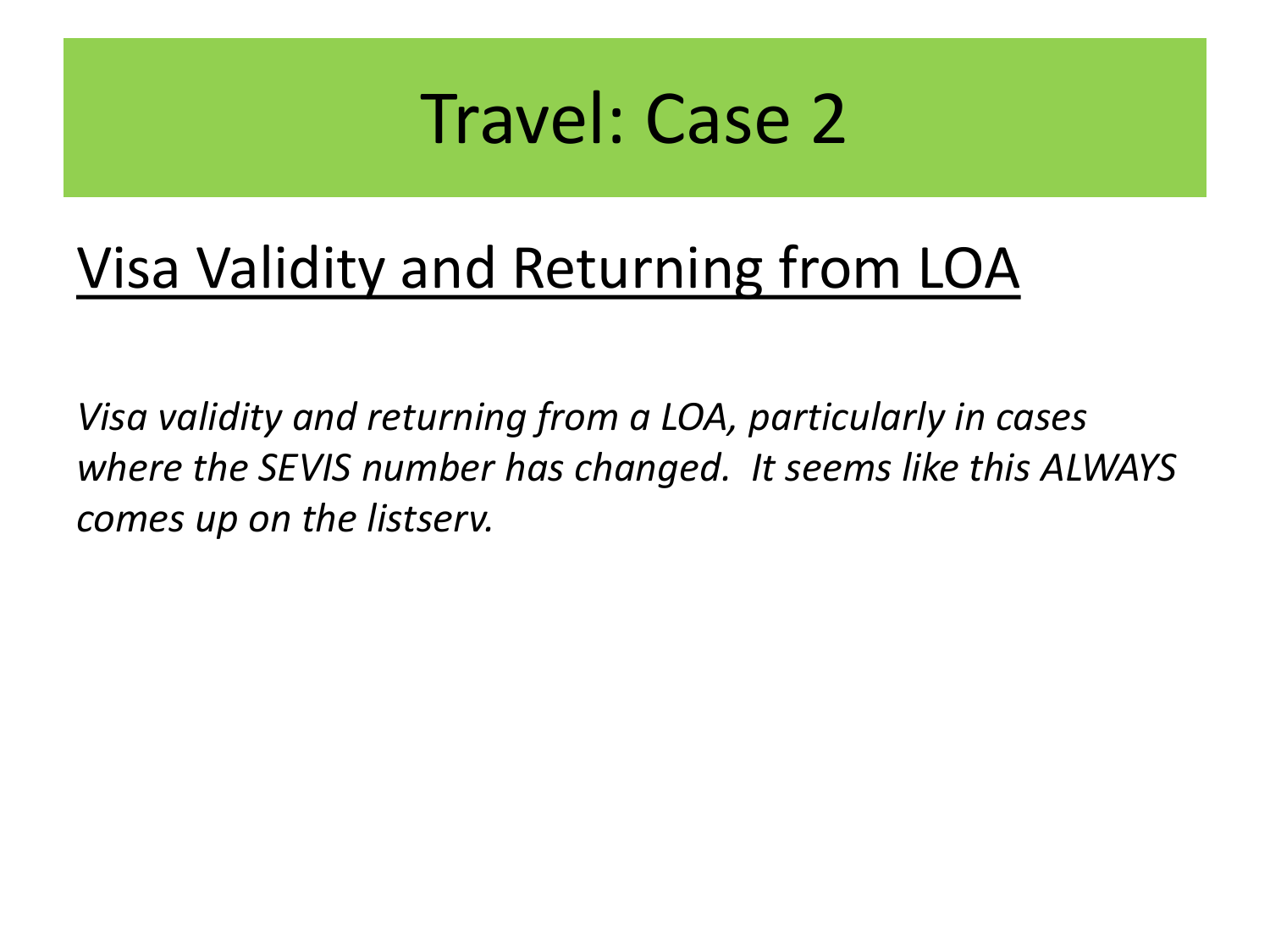To avoid problems on reentry, the Department of State has recommended that "it is prudent for students to apply for new visas at an embassy or consulate abroad prior to traveling to the United States to return to their studies after an absence of more than five months that is not related to their course of study," even if a prior F-1 visa had not expired.

#### **41.61 N17.4 (b)**

<http://www.state.gov/documents/organization/87373.pdf>

The case of the missing reg! 41.122(h)(3) is referenced in an old memo (circa 2006) that mentions the 5 month rule. However! It appears that (h)(3) is no longer included in the reg.

<http://www.state.gov/documents/organization/87513.pdf>

*No regulations have been found that refer visa validity to different SEVIS numbers, the terms of the student's absence, and/or reason of termination (e.g. Suspension).*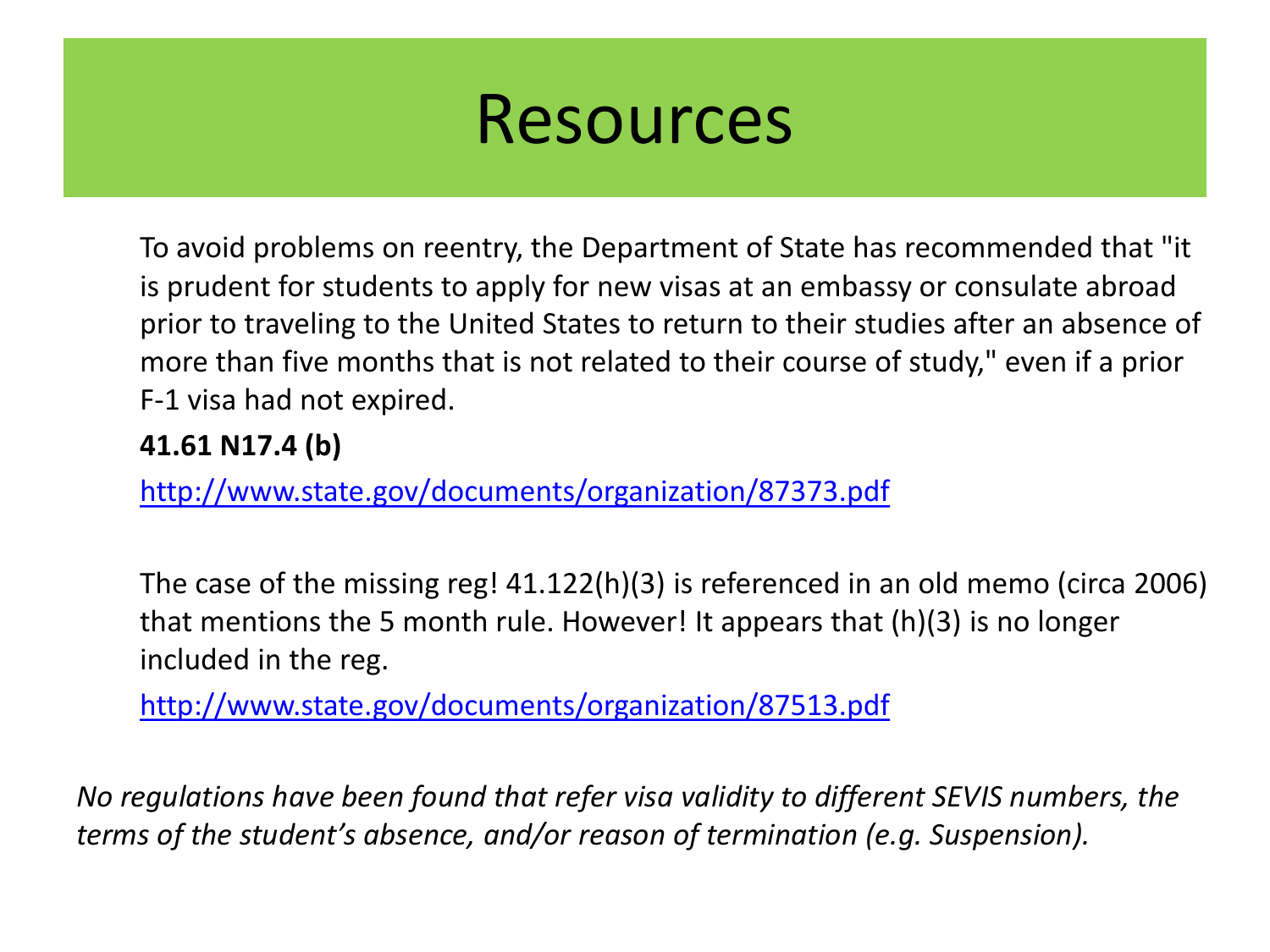This all depends on the student and their situation!

Highest Risk: The student has a valid F-1 visa stamp and returns to the U.S. regardless of circumstances. The student should be advised there could be issues upon re-entry.

Higher Risk: The student has been out of the U.S. less than 5 months and has a valid visa stamp with a previous SEVIS ID. Their new I-20 that they plan to return to the U.S. with has a different SEVIS ID. The student returns to the U.S. with the old but valid F-1 visa stamp and the new initial I-20.

Lower Risk: The student checks with their local U.S. Consulate to see if a new visa application is required. If so, the U.S. Consulate will "cancel without prejudice" the old valid visa stamp and issue a new F-1 visa stamp.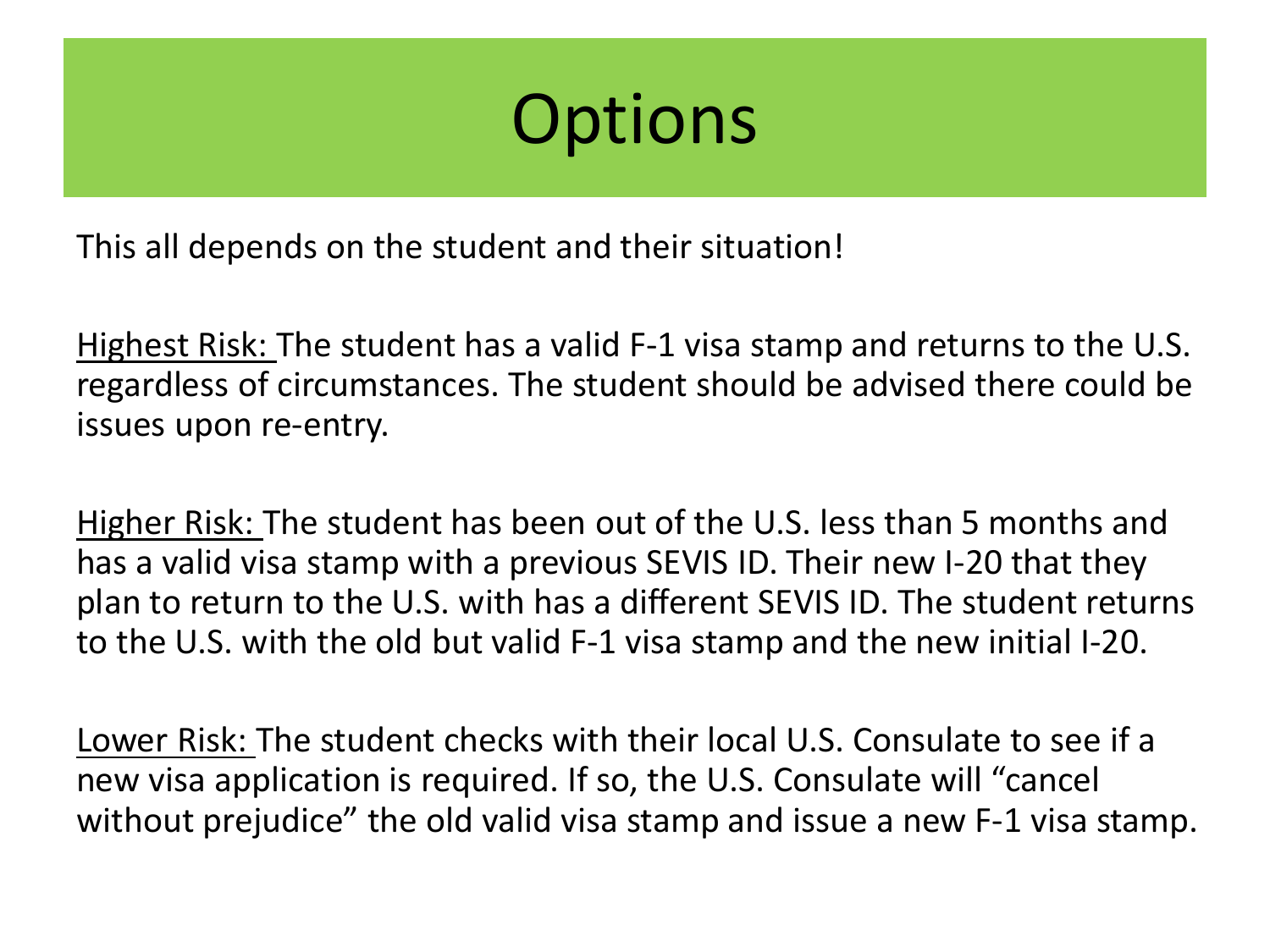## Travel: Case 3

### Traveling with Pets

*We have a new student from Iran who was approved for an F-1 visa, and plans to enroll in February. This student is asking to bring her cat along with her when she travels to Boston. From what I can find, I don't think this is a problem, provided her cat is healthy and up to date on shots. Has anyone dealt with this before? What recommendations should I make to this student?*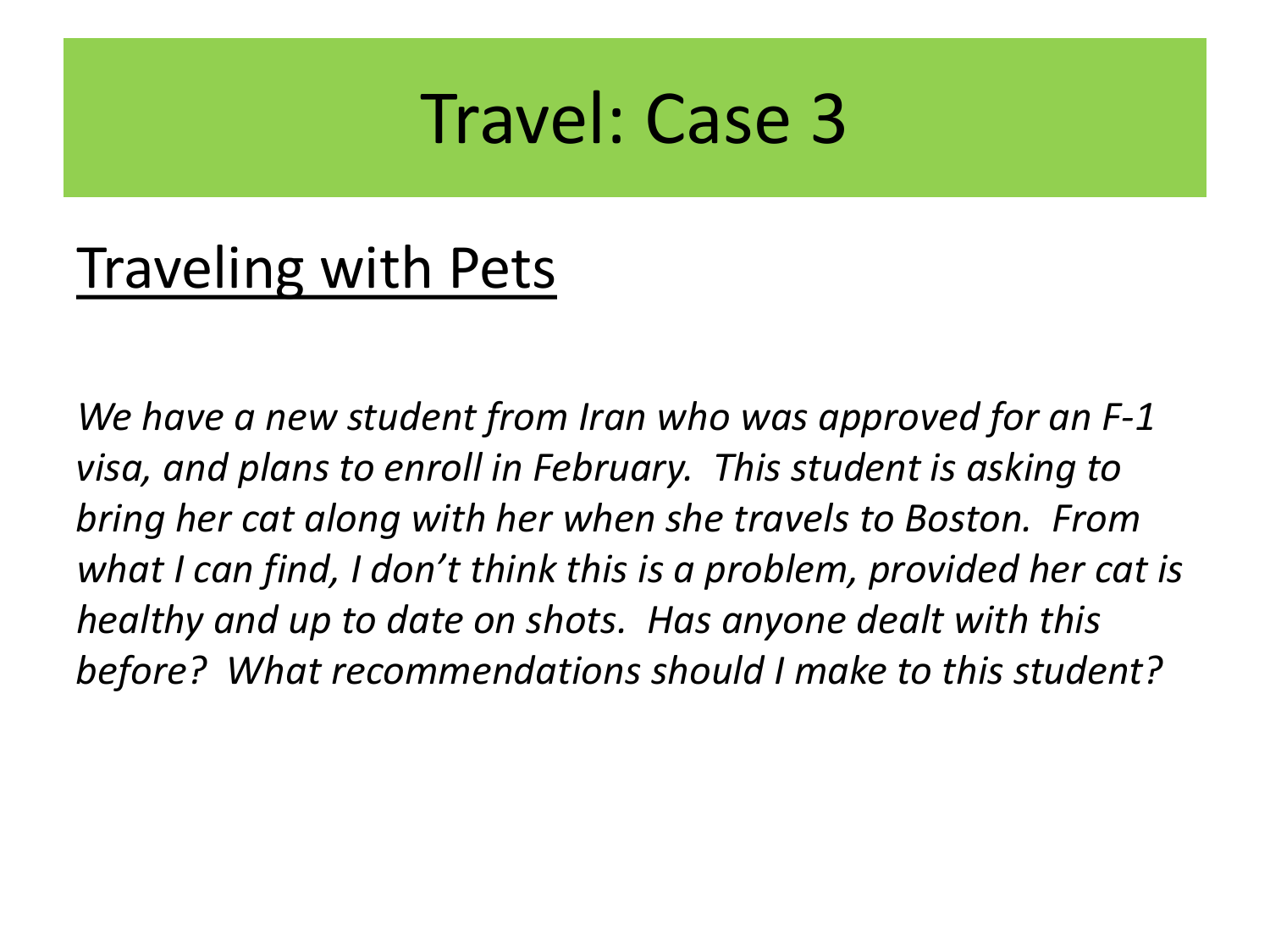# Resources and Options

#### **Customs and Border Protection**

- Review CBP brochure on Pets and Wildlife
- Check with state, county, and local authorities for additional restrictions that may be more strict than federal restrictions.
- Cats are subject to inspection at the port of entry and may be denied entry if they have evidence of an infectious disease that can be transmitted to humans. If a cat appears to be ill, further examination by a licensed veterinarian at the owner's expense might be required at the port of entry.
- Cats are not required to have proof of rabies vaccination for import into the U.S. However, some states require it, so check with state and local health authorities at your final destination.